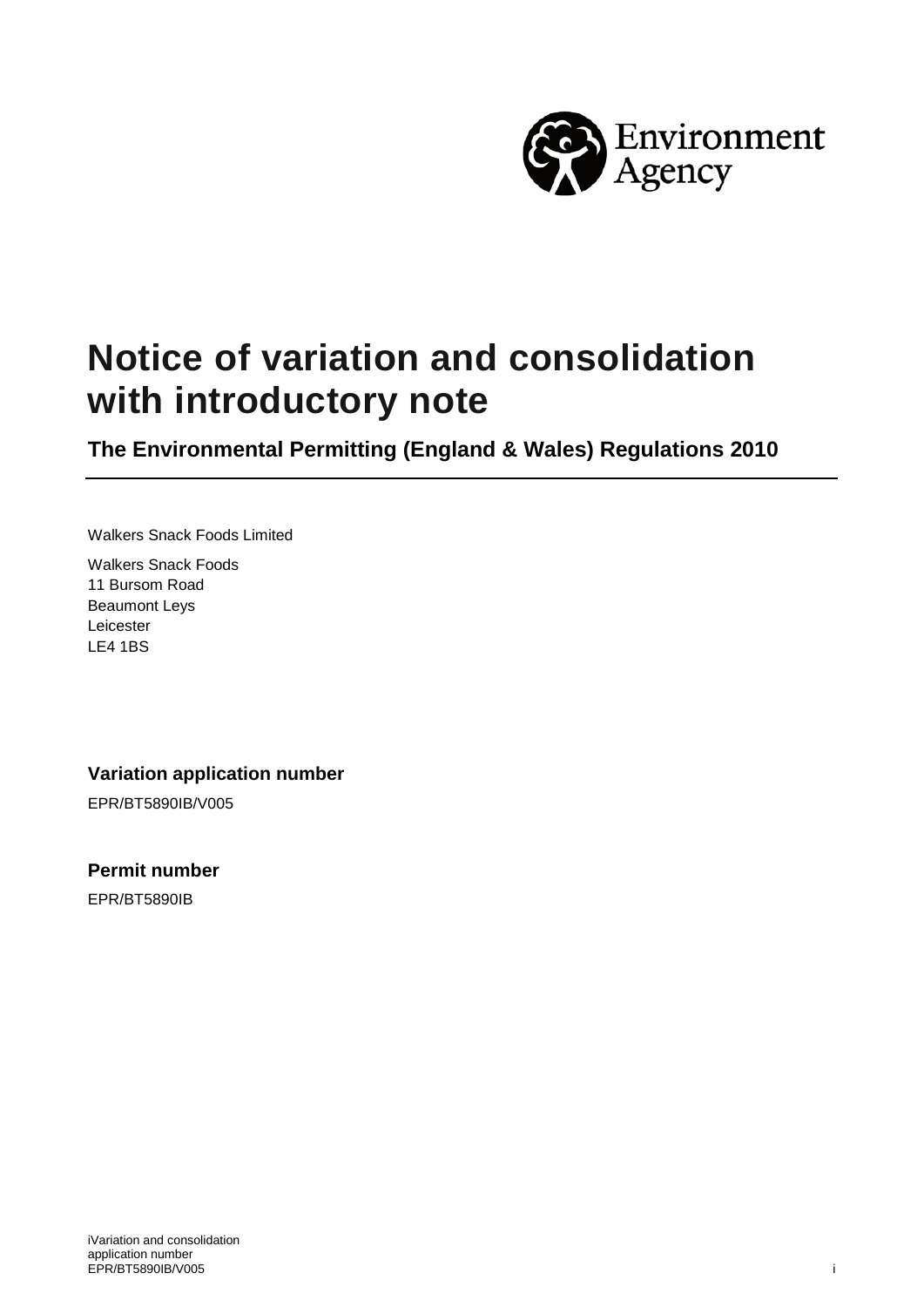## **Walkers Snack Foods Permit number EPR/BT5890IB**

### **Introductory note**

#### **This introductory note does not form a part of the notice.**

Under the Environmental Permitting (England & Wales) Regulations 2010 (schedule 5, part 1, paragraph 19) a variation may comprise a consolidated permit reflecting the variations and a notice specifying the variations included in that consolidated permit.

Schedule 1 of the notice specifies the conditions that have been varied and schedule 2 comprises a consolidated permit which reflects the variations being made.

All the conditions of the permit have been varied and are subject to the right of appeal.

This variation is to add an Anaerobic Digestion (AD) facility to the site to take organic process waste (peelings, starch, crisps, oils) from the crisp and snack production plant, with use of the resultant biogas in a gas engine (combined heat and power plant, CHP) to generate electricity and heat for the site. A flare will be installed for emergency use only, in the event the CHP engine is not operational.

No waste will be accepted from outside the permitted facility. The AD facility comprises a biological waste treatment facility regulated as a S5.4 A(1) (b)(i) activity: recovery or a mix of recovery and disposal of nonhazardous waste with a capacity exceeding 75 tonnes per day. The daily treatment capacity of the AD plant is about 150 tonnes per day.

There are no other changes to the permit.

The original permit was issued for the operation of an installation carrying out activities covered by the description in Sections 6.8  $A(1)(d)(ii)$ , 5.4  $A(1)(a)(ii)$  and 1.1  $A(1)(a)(i)$  in Part 1 to Schedule 1 of the EP Regulations, to the extent authorised by the Permit:

Section 6.8 A(1)(d)(ii) - "Treating and processing materials intended for the production of food products from vegetable raw materials at plant with a finished product production capacity of more than 300 tonnes per day (average value on a quarterly basis)";

Section 5.4 A(1)(a)(ii) – "Disposal of non-hazardous waste with a capacity exceeding 50 tonnes per day by physico-chemical treatment";

Section 1.1  $A(1)(a)(i)$  – "Burning any fuel in an appliance with a rated thermal input of 50 megawatts or more".

The installation manufactures approximately 92,000 tonnes per year of potato snack products from over 300,000 tonnes of raw potatoes. The products, which include Walkers Crisps, Sensations, Lites and Quaker Seasons, are packaged on site ready for storage and dispatch.

The overall site of approximately 16.5 hectares, includes regional warehousing and distribution facilities, which are excluded from the Installation. The facility is located approximately 4.5 km north west of the Leicester city centre in the Beaumont Leys area, within an industrial area surrounded by residential housing estates.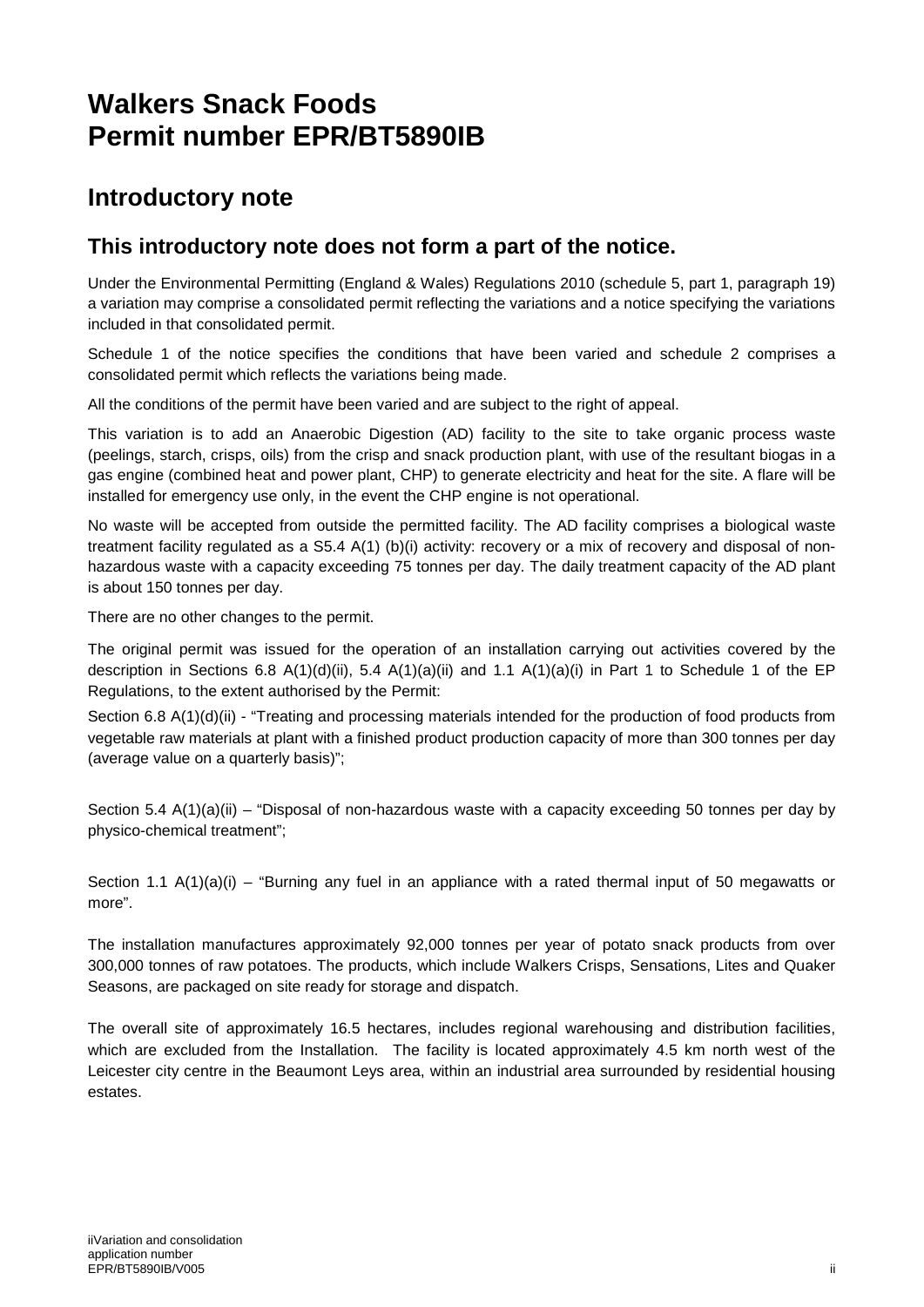There are two main manufacturing areas: the Bursom Factory and the Leycroft Factory. The Bursom factory was constructed in 1982, modified in 2004 and now contains five process lines. The Leycroft factory was built in 1998, extended in 2003, and consists of three process lines. In addition to the manufacturing operations, the Installation has the following facilities: an effluent treatment plant (ETP), starch recovery plant, nitrogen generation plant, compressed air production, filling and packaging, Clean in Place (CIP) and sanitation, raw material storage, chemical, oil and solvent storage; a steam-raising dual fuel boiler, waste storage and wash-down areas.

The manufacturing process comprises the following main activities: potato delivery and unloading; abrasive peeling; washing and sizing; slicing; washing and drying; frying; sorting; flavouring; and packaging. Prewashed potatoes are delivered to the site in bulk trucks directly from the growers, to the potato intake point at the Leycroft Factory, which supplies both factories. Vegetable oil is delivered to the site and stored in bulk storage containers, in an area adjacent to the Leycroft factory.

The raw potatoes are unloaded from the trucks by water cannon onto a flume. Wood and stones are removed and the potatoes are mechanically elevated into peeler hoppers. Weighed quantities of potatoes are fed from the hoppers to abrasive peelers, which feed all the Installation's process lines. The peeled potatoes are washed and sized; any large potatoes are halved. The potatoes are washed again and mechanically transferred by conveyer belt to the centrifugal slicers. The sliced potatoes are washed and dried in air driers prior to frying in vegetable oil.

Frying is undertaken on Bursom lines 1, 2, 4 and 5 and the three Leycroft lines. The Bursom Factory has four fryers and each is capable of processing approximately 1535 kg/hr of potato slices per fryer. The Leycroft Factory has three fryers, with a total capacity for frying around 3,250 kg/hr of potato slices.

The fried crisps are sorted to remove any off-spec crisps in a photo technology Optisort machine. Waste crisps are removed and collected for the AD plant. From the Optisort, the crisps are sent to flavour drums as required to produce Walkers Crisps and Walkers Sensations. For the manufacture of Walker Lites, crisps from the Optisort are de-oiled prior to flavouring using steam. Bursom line 6 is used to manufacture rice flour snacks which involves soaking the raw material to form a paste; this is extruded into its final shape and baked in a direct flame oven prior to flavouring. Starch based snacks produced on Bursom Line 6 oven are produced at a rate of 1,200 kg/hr.

Once flavoured, the crisps/snacks are then sent for primary packaging, where the air in the packets is replaced with nitrogen to ensure the freshness of the product. Packaged product is transferred to the regional distribution facility for secondary packaging and palletisation prior to despatch.

Waste water from the slicing process is routed to starch recovery plants where white potato starch is removed for further refining. The clean water recovered from the starch plants is recycled to the potato intake and peeling process. Waste water from the intake and peeling process is routed to the ETP. Cleaning and sanitation is conducted in accordance with food safety standards. Contaminated water is routed to the ETP. The ETP discharges to sewer and the treated effluent is processed at Severn Trent Water's Wanlip sewage works, which discharges to the River Soar. The ETP provides primary treatment for the removal of solids and the fats and oils; treated water output from the ETP averages 1600 m<sup>3</sup>/day. The S2 discharge is released as an intermittent fixed flow and is controlled through a discharge consent from Severn Trent Water. Uncontaminated surface water is discharged via an interceptor to a tributary of Rothley Brook.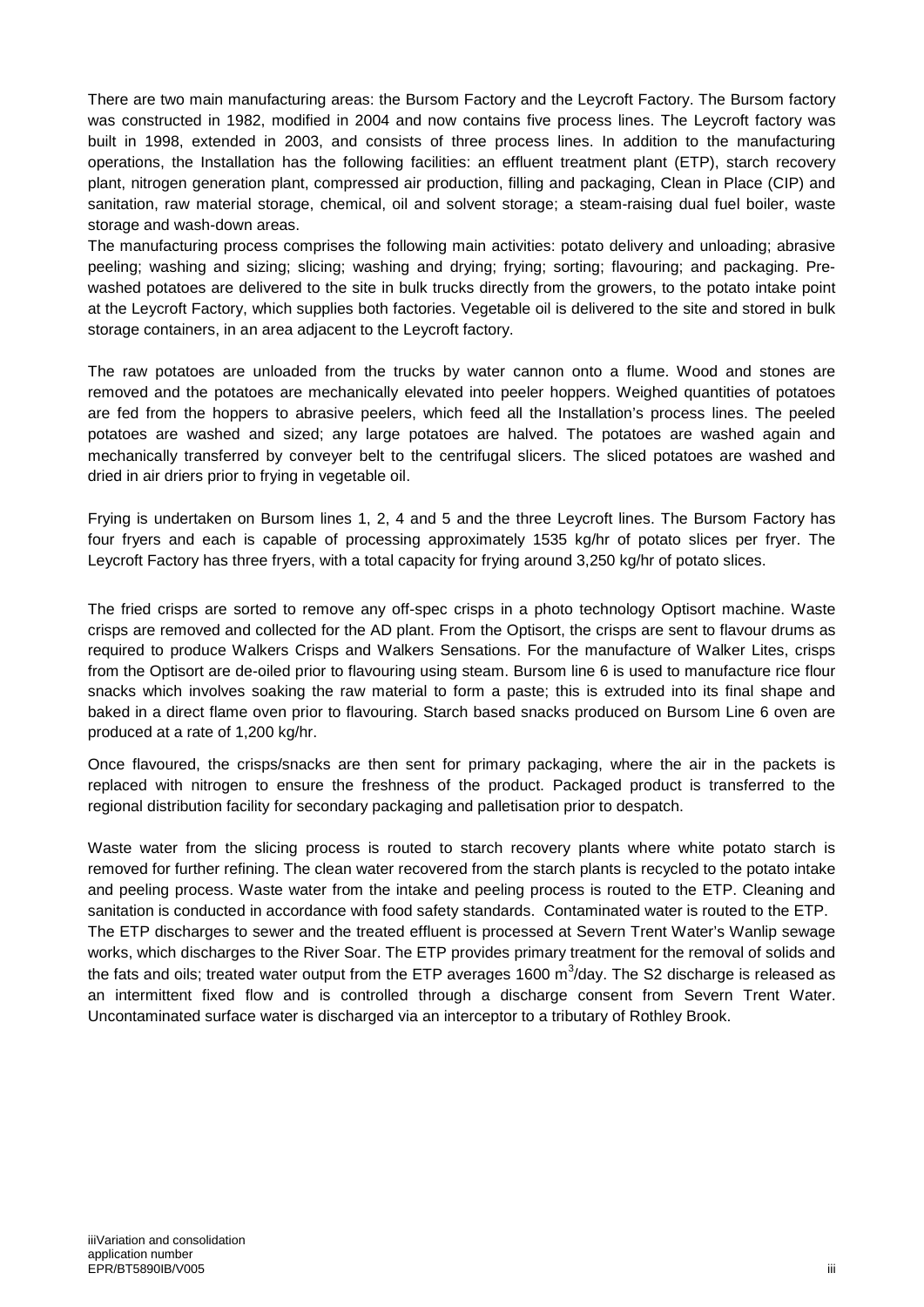The main release points to air relate to the fryers, the 5 MWth (input) steam boiler and the 0.8 MWth (input) direct-fired oven on Bursom Line 6. The total rated thermal input of the fryers is approximately 42 MWth and all seven fryers are fitted with low NOx burners. The CHP unit has a design capacity of 4.7MWth (input) and will generate around 2MW of electrical power and 1MW of heat. Emissions from the CHP stack to air will be NOx, and will fall within the current annual NOx mass emission limit, as well as carbon monoxide, sulphur dioxide and Total VOCS which will require monitoring. Additional emissions control measures include recirculation of both the oil entrained vapour from the fryer hoods and the combustion of exhaust gases to the burners for reburn prior to release to atmosphere. The fryers and steam boiler utilise natural gas burners; diesel is used only as a standby fuel in the event of an interruption to the gas supply. Monitoring will be required for the emergency flare should it operate for more than 876 hours a year.

There are no Sites of Special Scientific Interest (SSSI's) within 2 km of the Installation. There are no European designated sites (Special Areas of Conservation or Special Protection Areas) within 10 km of the Installation. There is a Local Nature Reserve, four Local Wildlife Sites and three Scheduled Ancient Monuments within 2 km.

The Installation operates an Environmental Management System which is accredited to BS EN ISO14001. The site operates under a Climate Change Levy Agreement.

The schedules specify the changes made to the permit.

The status log of a permit sets out the permitting history, including any changes to the permit reference number.

| <b>Status log of the permit</b>                                      |                       |                                                                                                         |  |  |
|----------------------------------------------------------------------|-----------------------|---------------------------------------------------------------------------------------------------------|--|--|
| <b>Description</b>                                                   | Date                  | <b>Comments</b>                                                                                         |  |  |
| Application BT5890IB                                                 | 31/03/05              |                                                                                                         |  |  |
| <b>Request for Further Information</b>                               | 02/09/05              | Responses dated 07/09/05, 09/09/05, 13/09/05,<br>15/09/05, 28/09/05, 29/09/05, 10/10/05 and<br>14/10/05 |  |  |
| <b>Request for Further Information</b>                               | 27/09/05              | Responses dated 27/09/05                                                                                |  |  |
| Request for Further Information                                      | 04/10/05              | Responses dated 05/10/05, 10/10/05, and<br>04/10/05                                                     |  |  |
| Permit determined                                                    | 18/01/06              |                                                                                                         |  |  |
| Application EPR/BT5890IB/V002                                        | 25/11/11              |                                                                                                         |  |  |
| <b>Request for Further Information</b>                               | 13/01/12              | Received 20/01/12                                                                                       |  |  |
| Request for Further Information                                      | 23/01/12              | Received 26/01/12                                                                                       |  |  |
| Variation determined                                                 | 21/02/12              |                                                                                                         |  |  |
| Application EPR/BT5890IB/V003                                        | 10/07/12              |                                                                                                         |  |  |
| Variation determined                                                 | 26/07/12              |                                                                                                         |  |  |
| Agency variation determined<br>EPR/BT5890IB/V004                     | 04/09/13              | Agency variation to implement the changes<br>introduced by IED                                          |  |  |
| Application EPR/BT5890IB/V005<br>(variation and consolidation)       | Duly made<br>01/04/15 | Application to vary to add an AD plant and update<br>the permit to modern conditions.                   |  |  |
| Schedule 5 notice;                                                   | 24/05/15;             | Update to the OMP, clarification of water<br>discharge, site containment and buildings.                 |  |  |
| <b>RFI</b>                                                           | 11/06/15              | AD Containment Risk Assessment.                                                                         |  |  |
| Variation determined<br>EPR/BT5890IB/V005<br>[Billing ref: LP3837WQ] | 08/07/15              | Varied and consolidated permit issued in modern<br>condition format.                                    |  |  |

End of introductory note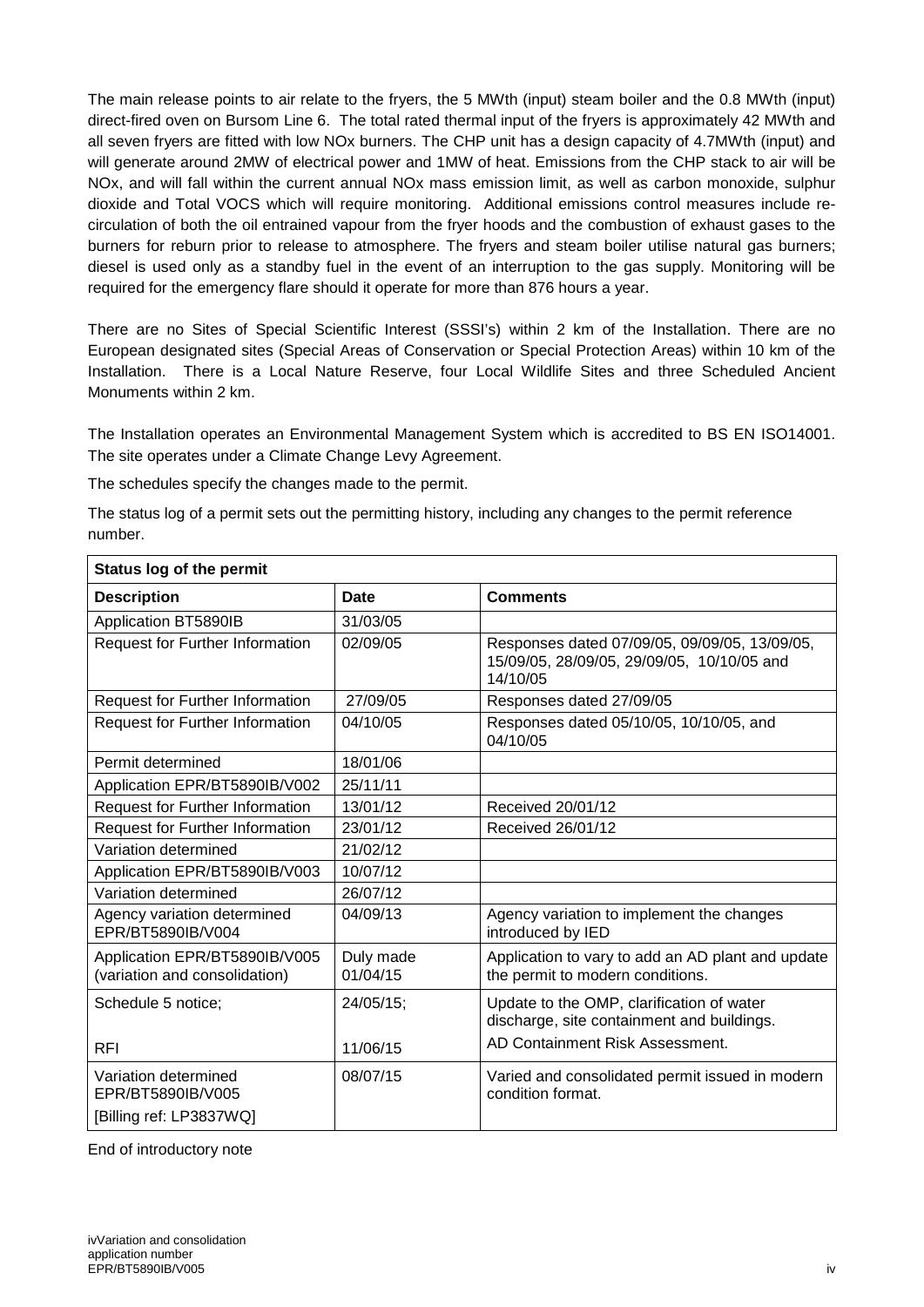## **Notice of variation and consolidation**

### **The Environmental Permitting (England and Wales) Regulations 2010**

The Environment Agency in exercise of its powers under regulation 20 of the Environmental Permitting (England and Wales) Regulations 2010 varies and consolidates

#### **Permit number**

**EPR/BT5890IB**

#### **Issued to**

**Walkers Snack Foods Limited** ("the operator")

whose registered office is

**1600 Arlington Business Park Theale Reading Berkshire RG7 4SA**

company registration number 02333074

to operate regulated facilities at

**Walkers Snack Foods 11 Bursom Road Beaumont Leys Leicester LE4 1BS**

to the extent set out in the schedules.

The notice shall take effect from 08 July 2015.

| <b>Name</b>             | <b>Date</b>  |
|-------------------------|--------------|
| <b>Anne Nightingale</b> | 08 July 2015 |

Authorised on behalf of the Environment Agency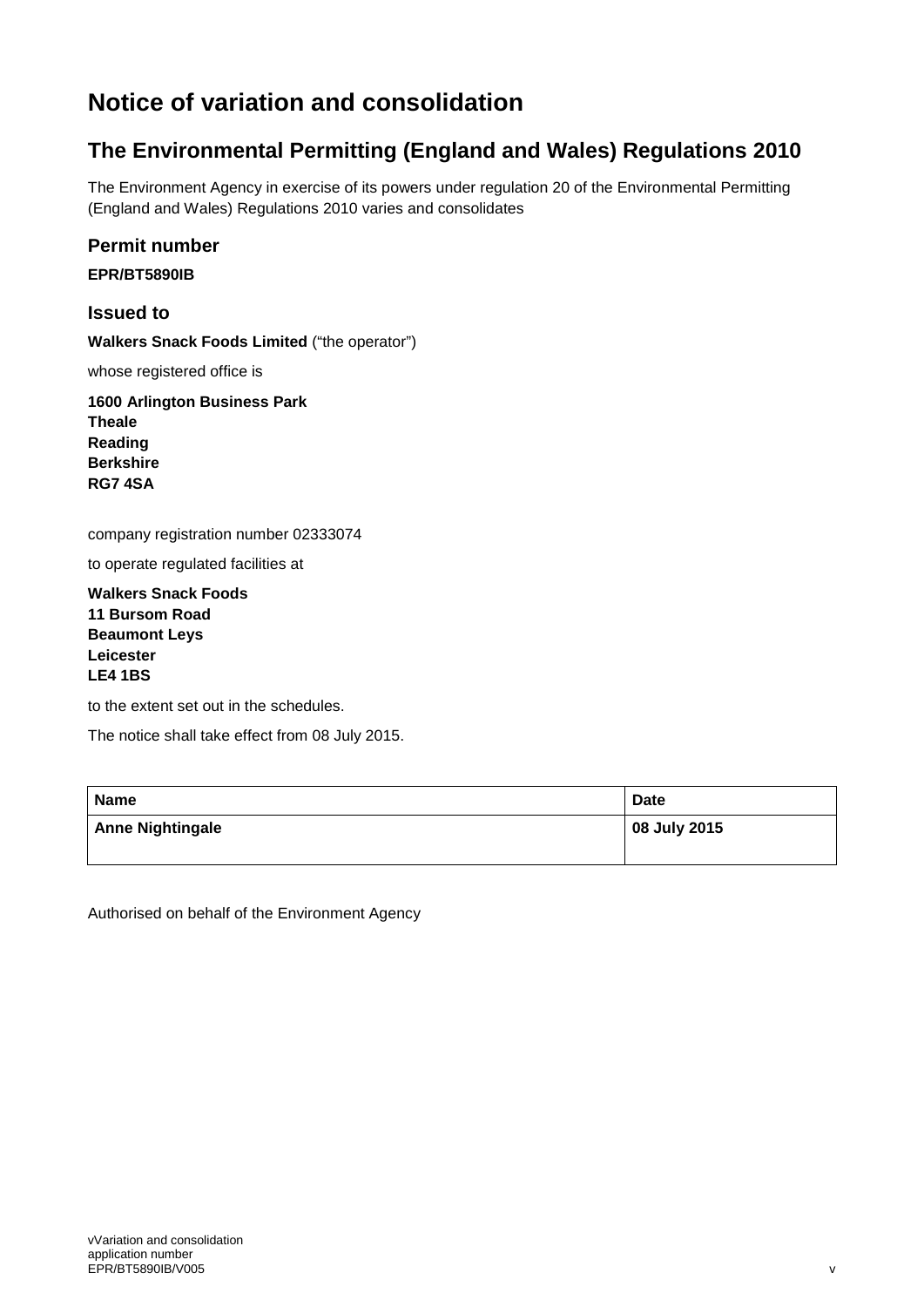#### **Schedule 1**

All conditions have been varied by the consolidated permit as a result of an Environment Agency initiated variation.

#### **Schedule 2 – consolidated permit**

Consolidated permit issued as a separate document.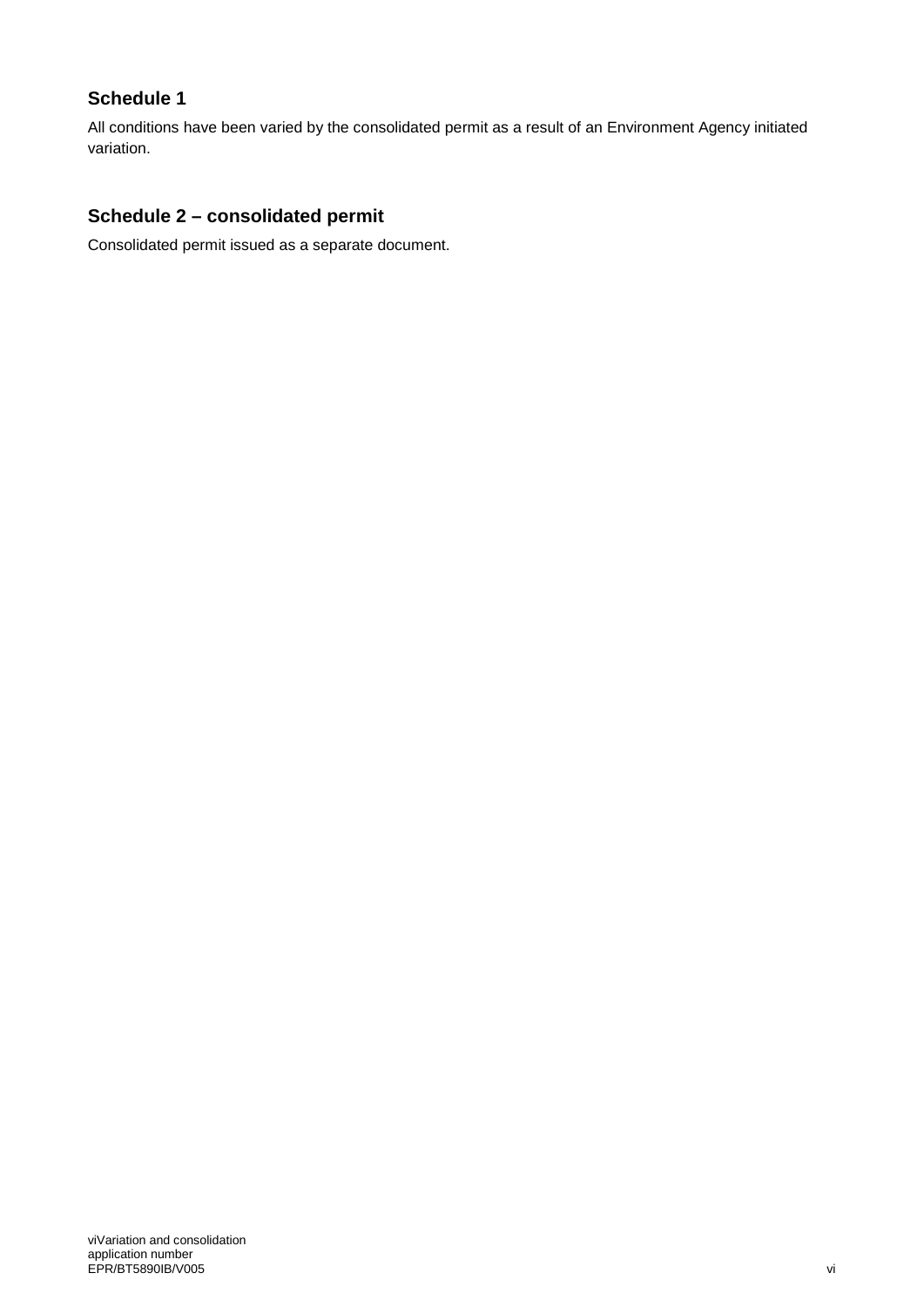### **Permit**

### **The Environmental Permitting (England and Wales) Regulations 2010**

#### **Permit number**

#### **EPR/BT5890IB**

This is the consolidated permit referred to in the variation and consolidation notice for application EPR/BT5890IB/V005 authorising,

**Walkers Snack Foods Limited** ("the operator"),

whose registered office is

**1600 Arlington Business Park Theale Reading Berkshire RG7 4SA**

company registration number 02333074

to operate an installation at

**Walkers Snack Foods 11 Bursom Road Beaumont Leys Leicester LE4 1BS**

to the extent authorised by and subject to the conditions of this permit.

| <b>Name</b>             | <b>Date</b>  |
|-------------------------|--------------|
| <b>Anne Nightingale</b> | 08 July 2015 |

Authorised on behalf of the Environment Agency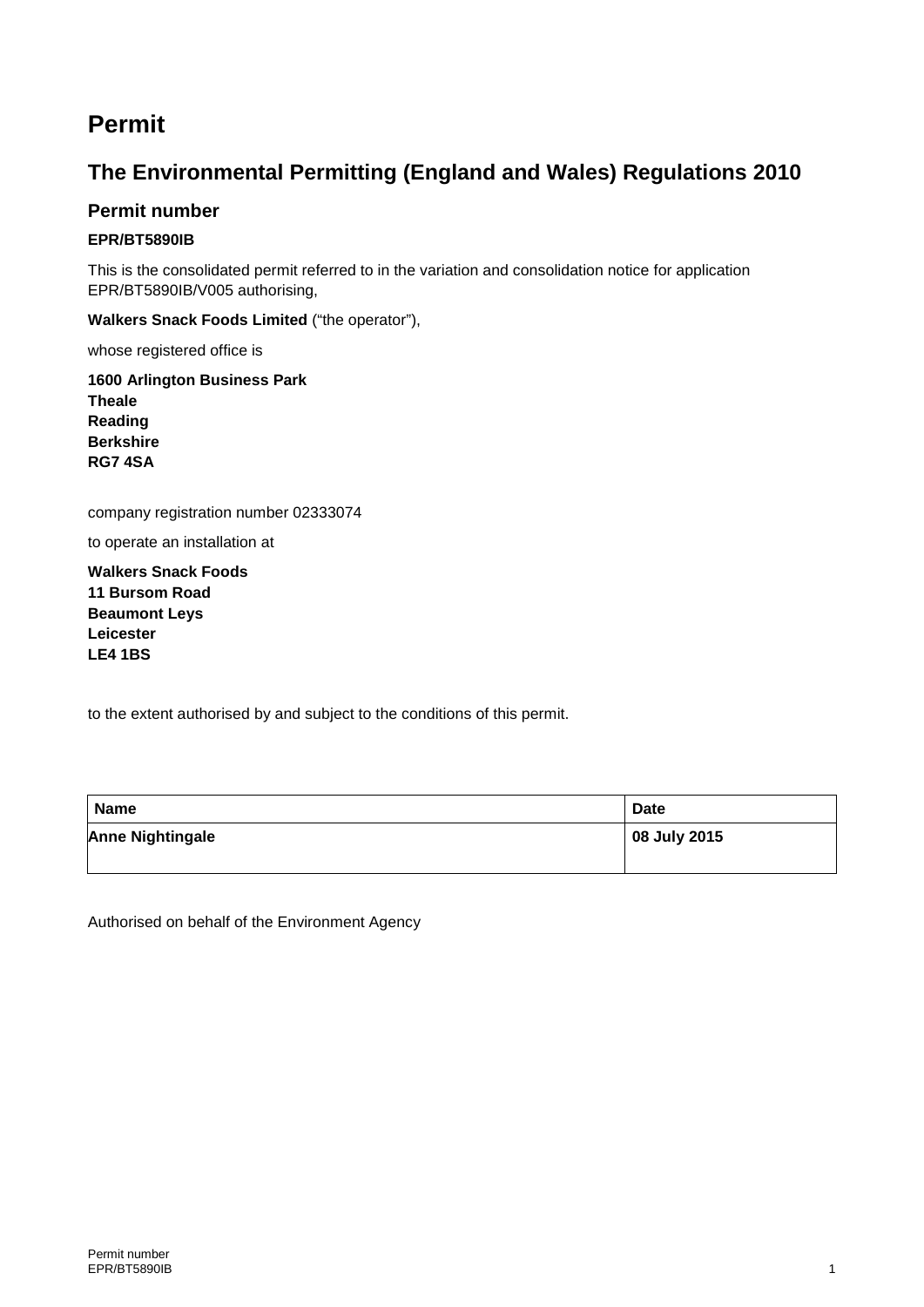# **Conditions**

## **1 Management**

#### **1.1 General management**

- 1.1.1 The operator shall manage and operate the activities:
	- (a) in accordance with a written management system that identifies and minimises risks of pollution, including those arising from operations, maintenance, accidents, incidents, non-conformances, closure and those drawn to the attention of the operator as a result of complaints; and
	- (b) using sufficient competent persons and resources.
- 1.1.2 Records demonstrating compliance with condition 1.1.1 shall be maintained.
- 1.1.3 Any person having duties that are or may be affected by the matters set out in this permit shall have convenient access to a copy of it kept at or near the place where those duties are carried out.

#### **1.2 Energy efficiency**

- 1.2.1 The operator shall:
	- (a) take appropriate measures to ensure that energy is used efficiently in the activities;
	- (b) review and record at least every four years whether there are suitable opportunities to improve the energy efficiency of the activities; and
	- (c) take any further appropriate measures identified by a review.

#### **1.3 Efficient use of raw materials**

- 1.3.1 The operator shall:
	- (a) take appropriate measures to ensure that raw materials and water are used efficiently in the activities;
	- (b) maintain records of raw materials and water used in the activities;
	- (c) review and record at least every four years whether there are suitable alternative materials that could reduce environmental impact or opportunities to improve the efficiency of raw material and water use; and
	- (d) take any further appropriate measures identified by a review.

#### **1.4 Avoidance, recovery and disposal of wastes produced by the activities**

- 1.4.1 The operator shall take appropriate measures to ensure that:
	- (a) the waste hierarchy referred to in Article 4 of the Waste Framework Directive is applied to the generation of waste by the activities; and
	- (b) any waste generated by the activities is treated in accordance with the waste hierarchy referred to in Article 4 of the Waste Framework Directive; and
	- (c) where disposal is necessary, this is undertaken in a manner which minimises its impact on the environment.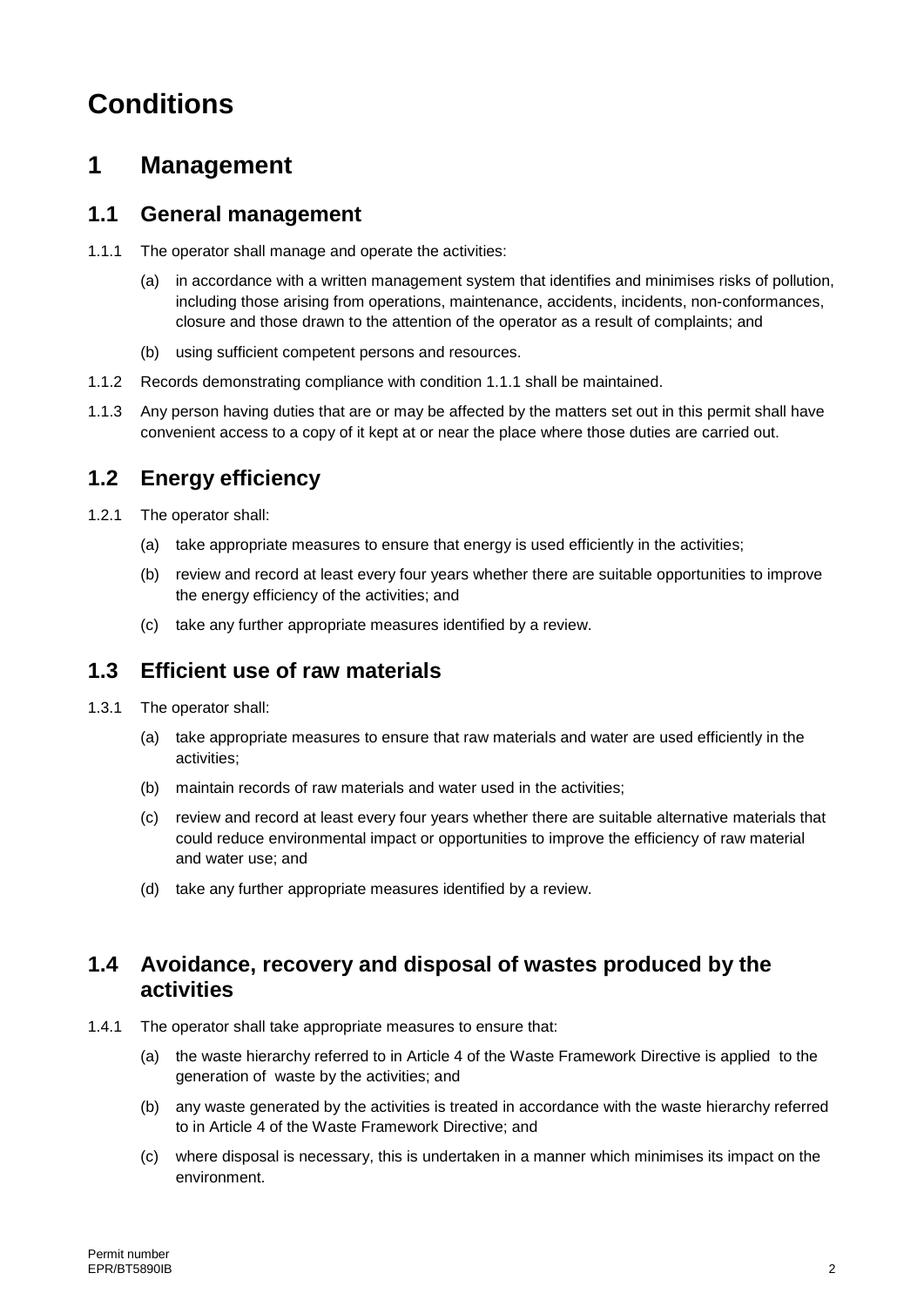1.4.2 The operator shall review and record at least every four years whether changes to those measures should be made and take any further appropriate measures identified by a review.

## **2 Operations**

#### **2.1 Permitted activities**

- 2.1.1 The operator is only authorised to carry out the activities specified in schedule 1 table S1.1 (the "activities").
- 2.1.2 Waste authorised by this permit shall be clearly distinguished from any other waste on the site.

#### **2.2 The site**

2.2.1 The activities shall not extend beyond the site, being the land shown edged in green on the site plan at schedule 7 to this permit.

#### **2.3 Operating techniques**

- 2.3.1 The activities shall, subject to the conditions of this permit, be operated using the techniques and in the manner described in the documentation specified in schedule 1, table S1.2, unless otherwise agreed in writing by the Environment Agency.
- 2.3.2 If notified by the Environment Agency that the activities are giving rise to pollution, the operator shall submit to the Environment Agency for approval within the period specified, a revision of any plan or other documentation ("plan") specified in schedule 1, table S1.2 or otherwise required under this permit which identifies and minimises the risks of pollution relevant to that plan, and shall implement the approved revised plan in place of the original from the date of approval, unless otherwise agreed in writing by the Environment Agency.
- 2.3.3 Any raw materials or fuels listed in schedule 2 table S2.1 shall conform to the specifications set out in that table.
- 2.3.4 Waste shall only be accepted if:
	- (a) it is of a type and quantity listed in schedule 2 table S2.2; and
	- (b) it conforms to the description in the documentation supplied by the producer and holder.
- 2.3.5 The operator shall ensure that where waste produced by the activities is sent to a relevant waste operation, that operation is provided with the following information, prior to the receipt of the waste:
	- (a) the nature of the process producing the waste;
	- (b) the composition of the waste;
	- (c) the handling requirements of the waste;
	- (d) the hazardous property associated with the waste, if applicable; and
	- (e) the waste code of the waste.
- 2.3.6 The operator shall ensure that where waste produced by the activities is sent to a landfill site, it meets the waste acceptance criteria for that landfill.

#### **2.4 Improvement programme**

2.4.1 The operator shall complete the improvements specified in schedule 1 table S1.3 by the date specified in that table unless otherwise agreed in writing by the Environment Agency.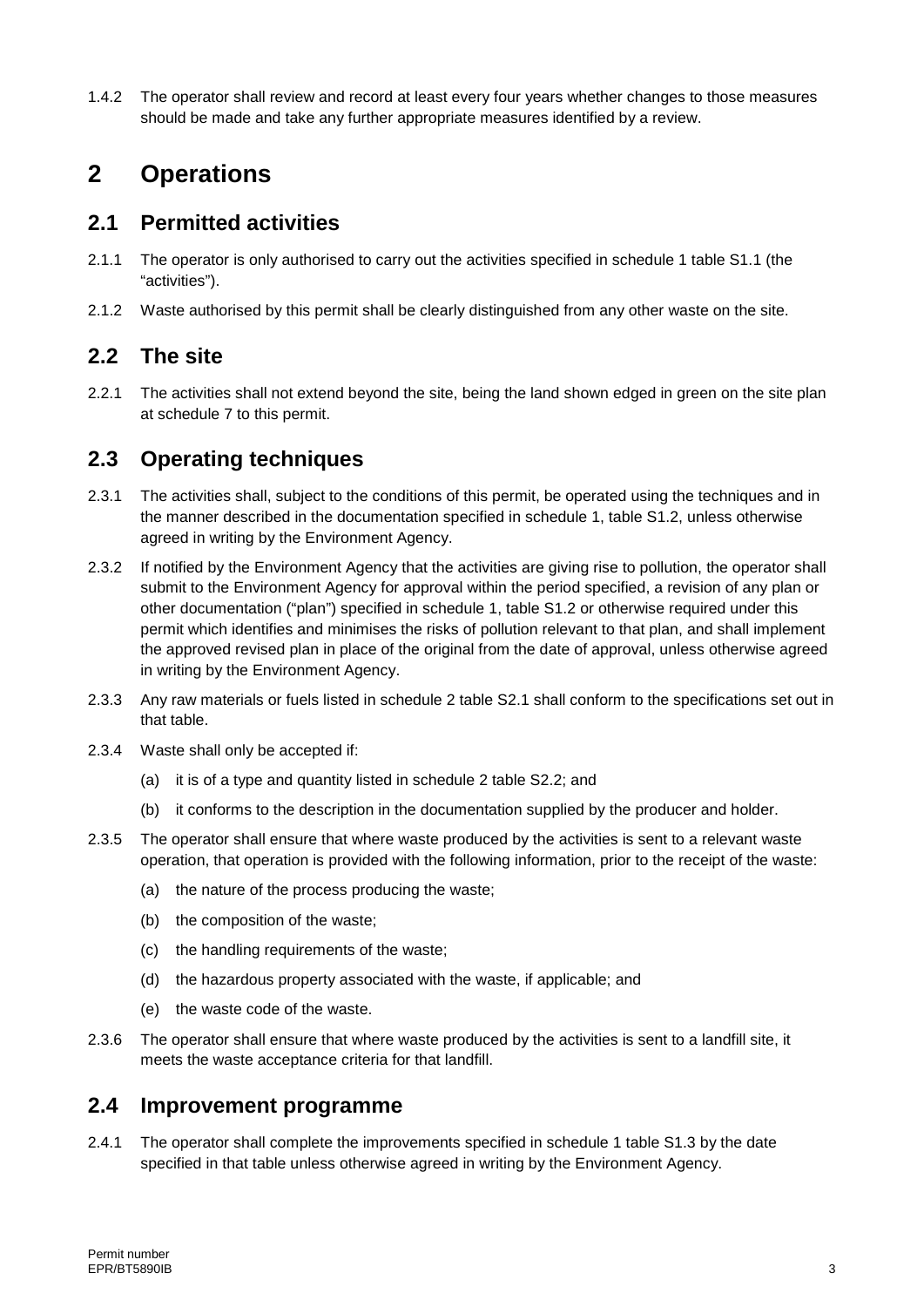2.4.2 Except in the case of an improvement which consists only of a submission to the Environment Agency, the operator shall notify the Environment Agency within 14 days of completion of each improvement.

### **2.5 Pre-operational conditions**

2.5.1 The activities shall not be brought into operation until the measures specified in schedule 1 table S1.4 have been completed.

## **3 Emissions and monitoring**

#### **3.1 Emissions to water, air or land**

- 3.1.1 There shall be no point source emissions to water, air or land except from the sources and emission points listed in schedule 3 tables S3.1, S3.2 and S3.3.
- 3.1.2 The limits given in schedule 3 shall not be exceeded.
- 3.1.3 Periodic monitoring shall be carried out at least once every 5 years for groundwater and 10 years for soil, unless such monitoring is based on a systematic appraisal of the risk of contamination.

### **3.2 Emissions of substances not controlled by emission limits**

- 3.2.1 Emissions of substances not controlled by emission limits (excluding odour) shall not cause pollution. The operator shall not be taken to have breached this condition if appropriate measures, including, but not limited to, those specified in any approved emissions management plan, have been taken to prevent or where that is not practicable, to minimise, those emissions.
- 3.2.2 The operator shall:
	- (a) if notified by the Environment Agency that the activities are giving rise to pollution, submit to the Environment Agency for approval within the period specified, an emissions management plan which identifies and minimises the risks of pollution from emissions of substances not controlled by emission limits;
	- (b) implement the approved emissions management plan, from the date of approval, unless otherwise agreed in writing by the Environment Agency.
- 3.2.3 All liquids in containers, whose emission to water or land could cause pollution, shall be provided with secondary containment, unless the operator has used other appropriate measures to prevent or where that is not practicable, to minimise, leakage and spillage from the primary container.

#### **3.3 Odour**

3.3.1 Emissions from the activities shall be free from odour at levels likely to cause pollution outside the site, as perceived by an authorised officer of the Environment Agency, unless the operator has used appropriate measures, including, but not limited to, those specified in any approved odour management plan, to prevent or where that is not practicable to minimise the odour.

### **3.4 Noise and vibration**

3.4.1 Emissions from the activities shall be free from noise and vibration at levels likely to cause pollution outside the site, as perceived by an authorised officer of the Environment Agency, unless the operator has used appropriate measures, including, but not limited to, those specified in any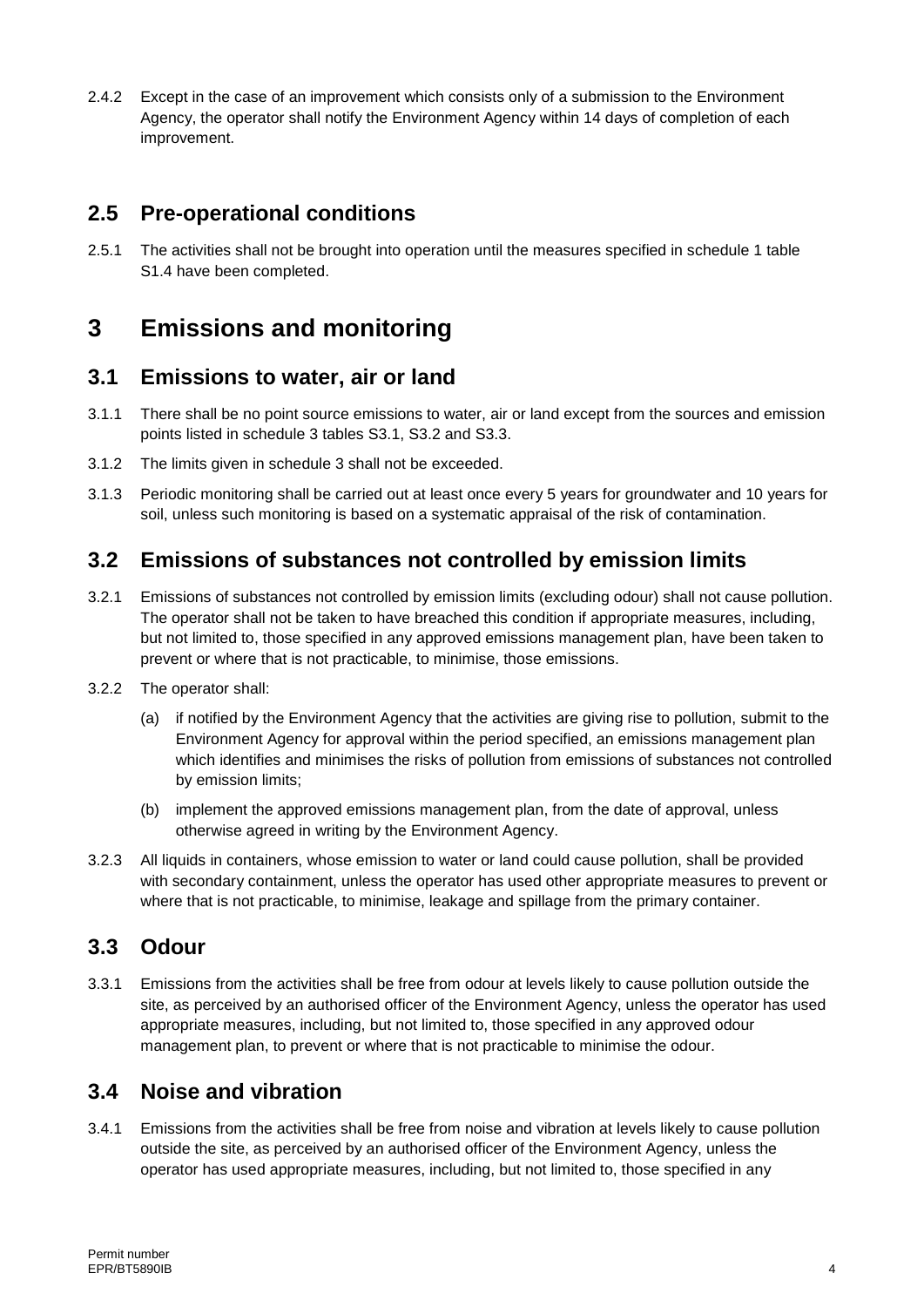approved noise and vibration management plan to prevent or where that is not practicable to minimise the noise and vibration.

- 3.4.2 The operator shall:
	- (a) if notified by the Environment Agency that the activities are giving rise to pollution outside the site due to noise and vibration, submit to the Environment Agency for approval within the period specified, a noise and vibration management plan which identifies and minimises the risks of pollution from noise and vibration;
	- (b) implement the approved noise and vibration management plan, from the date of approval, unless otherwise agreed in writing by the Environment Agency.

### **3.5 Monitoring**

- 3.5.1 The operator shall, unless otherwise agreed in writing by the Environment Agency, undertake the monitoring specified in the following tables in schedule 3 to this permit:
	- (a) point source emissions specified in tables S3.1, S3.2 and S3.3;
	- (b) process monitoring specified in table S3.4;
- 3.5.2 The operator shall maintain records of all monitoring required by this permit including records of the taking and analysis of samples, instrument measurements (periodic and continual), calibrations, examinations, tests and surveys and any assessment or evaluation made on the basis of such data.
- 3.5.3 Monitoring equipment, techniques, personnel and organisations employed for the emissions monitoring programme and the environmental or other monitoring specified in condition 3.5.1 shall have either MCERTS certification or MCERTS accreditation (as appropriate), where available, unless otherwise agreed in writing by the Environment Agency.
- 3.5.4 Permanent means of access shall be provided to enable sampling/monitoring to be carried out in relation to the emission points specified in schedule 3 tables S3.1, S3.2, S3.3 unless otherwise agreed in writing by the Environment Agency.

#### **3.6 Pests**

- 3.6.1 The activities shall not give rise to the presence of pests which are likely to cause pollution, hazard or annoyance outside the boundary of the site. The operator shall not be taken to have breached this condition if appropriate measures, including, but not limited to, those specified in any approved pests management plan, have been taken to prevent or where that is not practicable, to minimise the presence of pests on the site.
- 3.6.2 The operator shall:
	- (a) if notified by the Environment Agency, submit to the Environment Agency for approval within the period specified, a pests management plan which identifies and minimises risks of pollution from pests;
	- (b) implement the pests management plan, from the date of approval, unless otherwise agreed in writing by the Environment Agency.

## **4 Information**

#### **4.1 Records**

- 4.1.1 All records required to be made by this permit shall:
	- (a) be legible;
	- (b) be made as soon as reasonably practicable;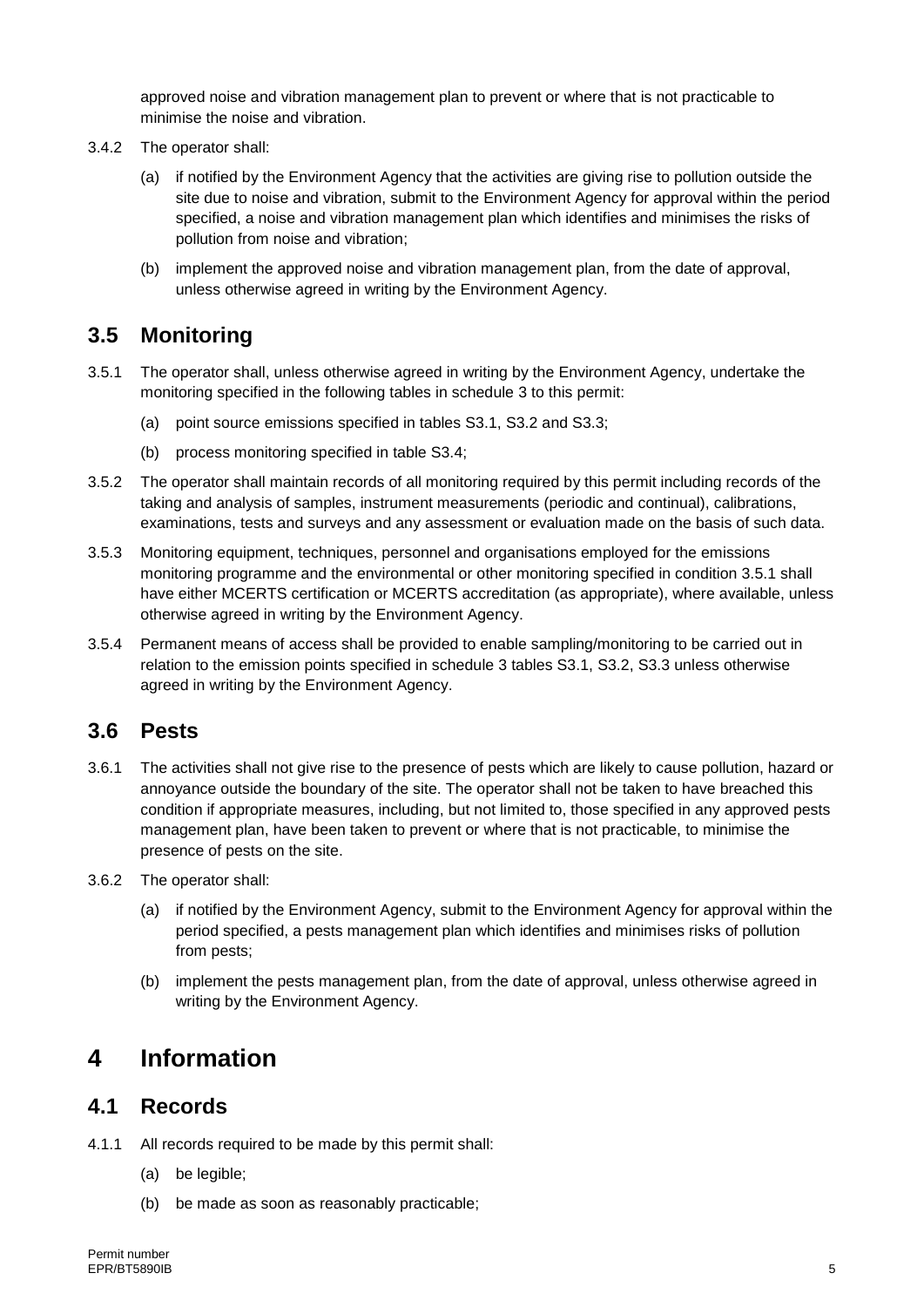- (c) if amended, be amended in such a way that the original and any subsequent amendments remain legible, or are capable of retrieval; and
- (d) be retained, unless otherwise agreed in writing by the Environment Agency, for at least 6 years from the date when the records were made, or in the case of the following records until permit surrender:
	- (i) off-site environmental effects; and
	- (ii) matters which affect the condition of the land and groundwater.
- 4.1.2 The operator shall keep on site all records, plans and the management system required to be maintained by this permit, unless otherwise agreed in writing by the Environment Agency.

#### **4.2 Reporting**

- 4.2.1 The operator shall send all reports and notifications required by the permit to the Environment Agency using the contact details supplied in writing by the Environment Agency.
- 4.2.2 A report or reports on the performance of the activities over the previous year shall be submitted to the Environment Agency by 31 January (or other date agreed in writing by the Environment Agency) each year. The report(s) shall include as a minimum:
	- (a) a review of the results of the monitoring and assessment carried out in accordance with the permit including an interpretive review of that data;
	- (b) the annual production /treatment data set out in schedule 4 table S4.2; and
	- (c) the performance parameters set out in schedule 4 table S4.3 using the forms specified in table S4.4 of that schedule.
- 4.2.3 Within 28 days of the end of the reporting period the operator shall, unless otherwise agreed in writing by the Environment Agency, submit reports of the monitoring and assessment carried out in accordance with the conditions of this permit, as follows:
	- (a) in respect of the parameters and emission points specified in schedule 4 table S4.1;
	- (b) for the reporting periods specified in schedule 4 table S4.1 and using the forms specified in schedule 4 table S4.4; and
	- (c) giving the information from such results and assessments as may be required by the forms specified in those tables.
- 4.2.4 The operator shall, unless notice under this condition has been served within the preceding four years, submit to the Environment Agency, within six months of receipt of a written notice, a report assessing whether there are other appropriate measures that could be taken to prevent, or where that is not practicable, to minimise pollution.
- 4.2.5 Within 1 month of the end of each quarter, the operator shall submit to the Environment Agency using the form made available for the purpose, the information specified on the form relating to the site and the waste accepted and removed from it during the previous quarter.

#### **4.3 Notifications**

- 4.3.1 In the event:
	- (a) that the operation of the activities gives rise to an incident or accident which significantly affects or may significantly affect the environment, the operator must immediately—
		- (i) inform the Environment Agency,
		- (ii) take the measures necessary to limit the environmental consequences of such an incident or accident, and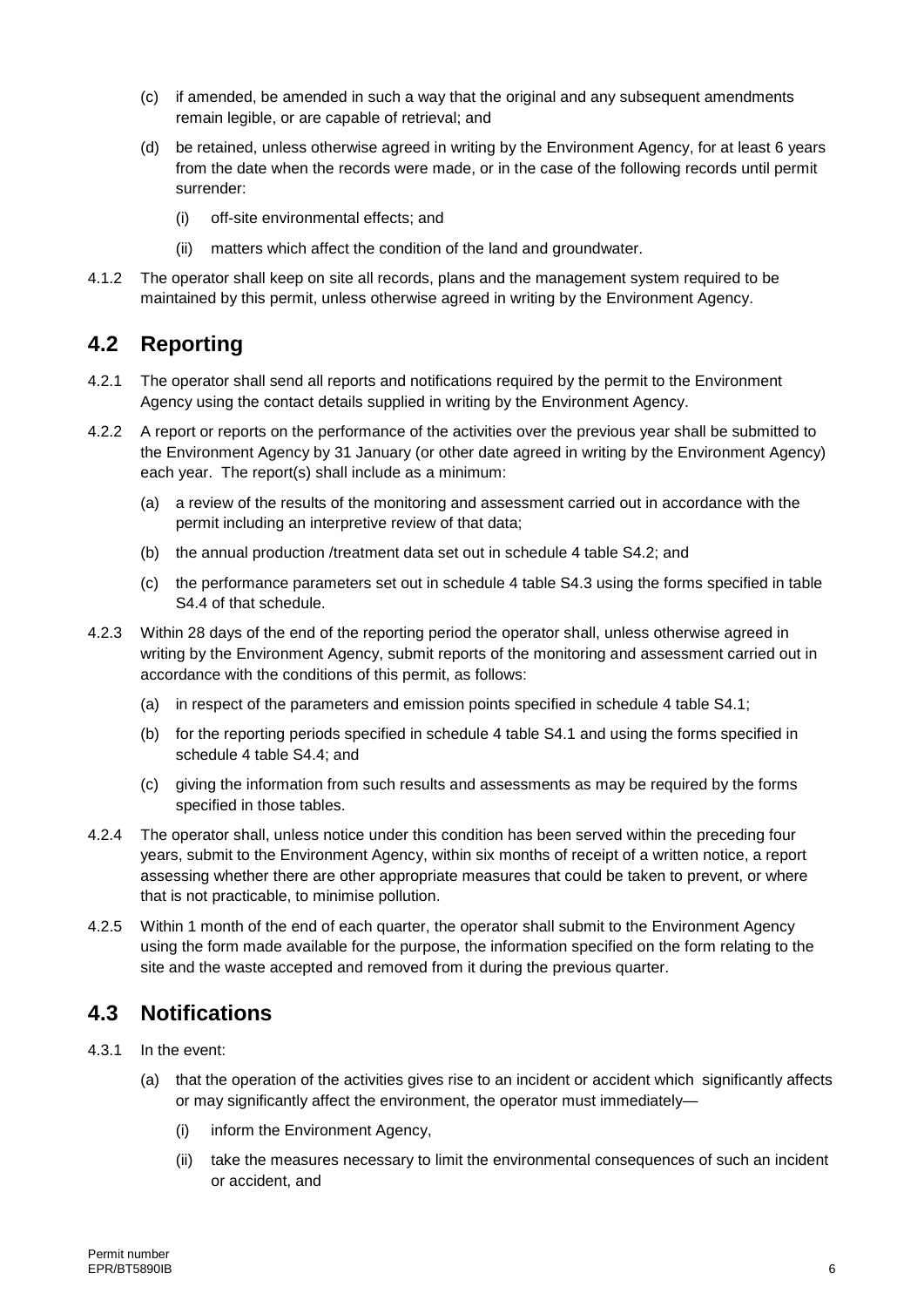- (iii) take the measures necessary to prevent further possible incidents or accidents;
- (b) of a breach of any permit condition the operator must immediately—
	- (i) inform the Environment Agency, and
	- (ii) take the measures necessary to ensure that compliance is restored within the shortest possible time;
- (c) of a breach of permit condition which poses an immediate danger to human health or threatens to cause an immediate significant adverse effect on the environment, the operator must immediately suspend the operation of the activities or the relevant part of it until compliance with the permit conditions has been restored.
- 4.3.2 Any information provided under condition 4.3.1 (a)(i), or 4.3.1 (b)(i) where the information relates to the breach of a limit specified in the permit, shall be confirmed by sending the information listed in schedule 5 to this permit within the time period specified in that schedule.
- 4.3.3 Where the Environment Agency has requested in writing that it shall be notified when the operator is to undertake monitoring and/or spot sampling, the operator shall inform the Environment Agency when the relevant monitoring and/or spot sampling is to take place. The operator shall provide this information to the Environment Agency at least 14 days before the date the monitoring is to be undertaken.
- 4.3.4 The Environment Agency shall be notified within 14 days of the occurrence of the following matters, except where such disclosure is prohibited by Stock Exchange rules:

Where the operator is a registered company:

- (a) any change in the operator's trading name, registered name or registered office address; and
- (b) any steps taken with a view to the operator going into administration, entering into a company voluntary arrangement or being wound up.

Where the operator is a corporate body other than a registered company:

- (a) any change in the operator's name or address; and
- (b) any steps taken with a view to the dissolution of the operator.

In any other case:

- (a) the death of any of the named operators (where the operator consists of more than one named individual);
- (b) any change in the operator's name(s) or address(es); and
- (c) any steps taken with a view to the operator, or any one of them, going into bankruptcy, entering into a composition or arrangement with creditors, or, in the case of them being in a partnership, dissolving the partnership.
- 4.3.5 Where the operator proposes to make a change in the nature or functioning, or an extension of the activities, which may have consequences for the environment and the change is not otherwise the subject of an application for approval under the Regulations or this permit:
	- (a) the Environment Agency shall be notified at least 14 days before making the change; and
	- (b) the notification shall contain a description of the proposed change in operation.
- 4.3.6 The Environment Agency shall be given at least 14 days notice before implementation of any part of the site closure plan.
- 4.3.7 Where the operator has entered into a climate change agreement with the Government, the Environment Agency shall be notified within one month of:
	- (a) a decision by the Secretary of State not to re-certify the agreement;
	- (b) a decision by either the operator or the Secretary of State to terminate the agreement; and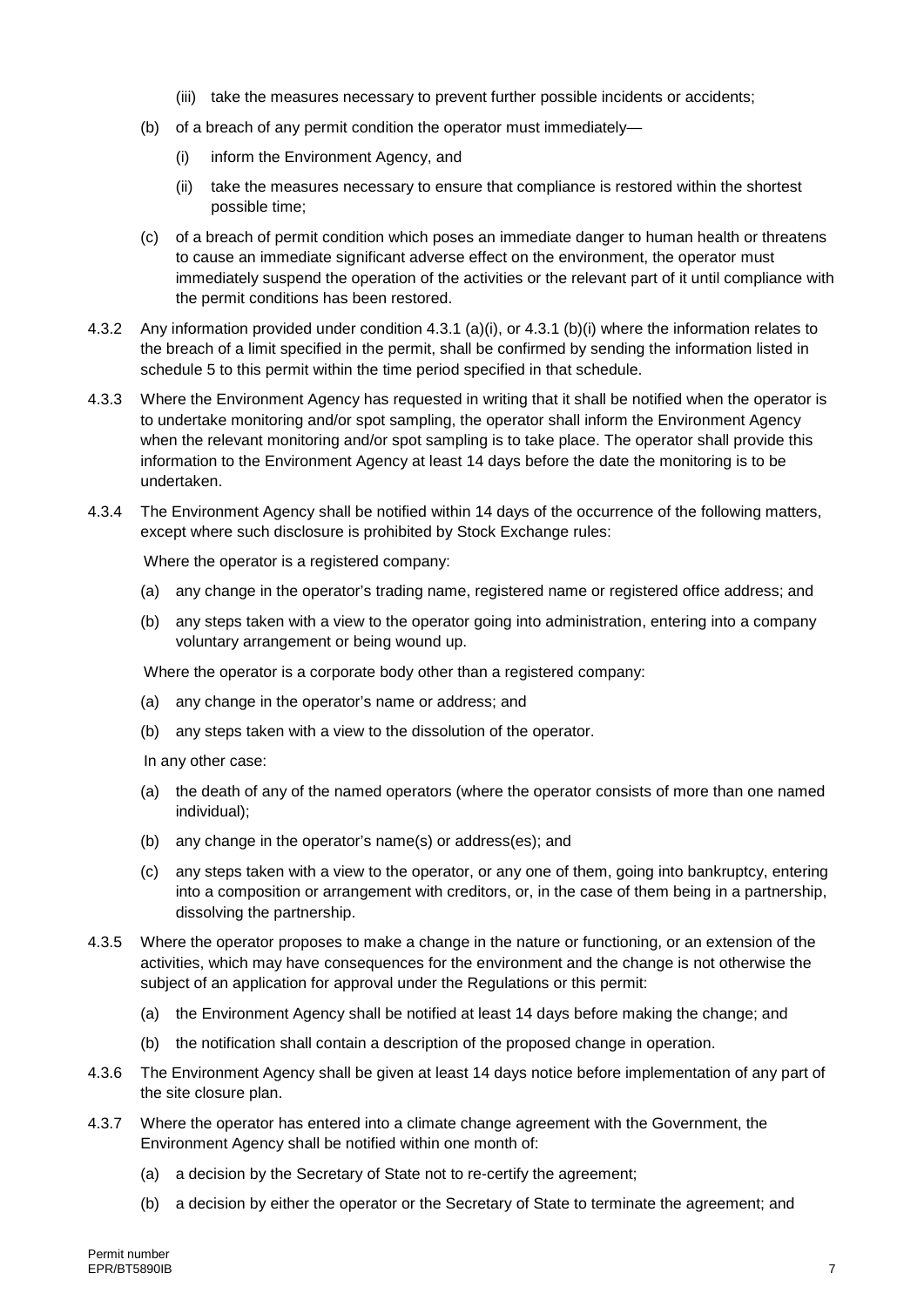(c) any subsequent decision by the Secretary of State to re-certify such an agreement.

### **4.4 Interpretation**

- 4.4.1 In this permit the expressions listed in schedule 6 shall have the meaning given in that schedule.
- 4.4.2 In this permit references to reports and notifications mean written reports and notifications, except where reference is made to notification being made "immediately", in which case it may be provided by telephone.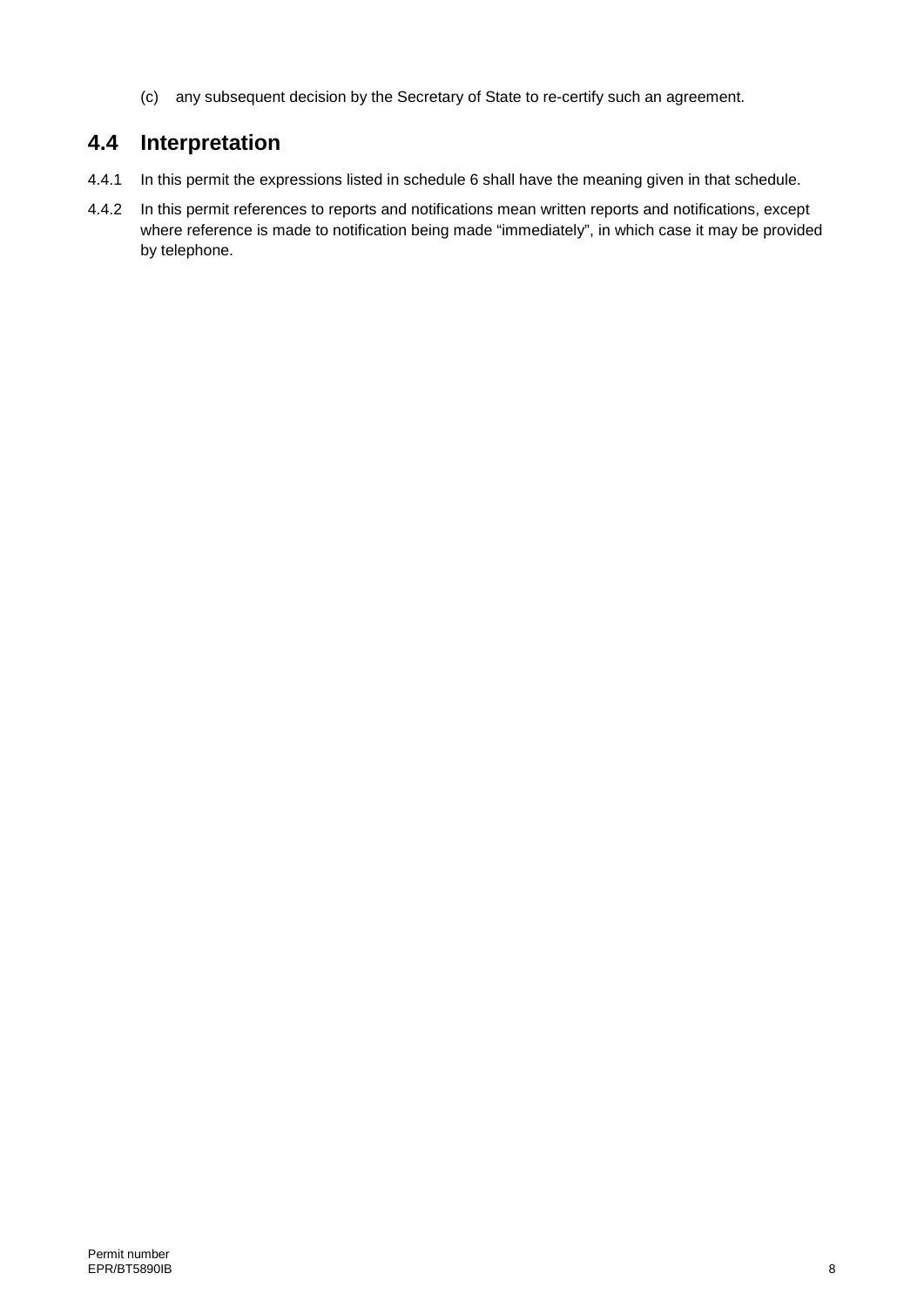# **Schedule 1**

#### **Table S1.1 activities**

|                              | <b>Table S1.1 activities</b>                                                                                                                                                                                                                                                  |                                                                                                         |                                                                                                                                            |  |  |  |
|------------------------------|-------------------------------------------------------------------------------------------------------------------------------------------------------------------------------------------------------------------------------------------------------------------------------|---------------------------------------------------------------------------------------------------------|--------------------------------------------------------------------------------------------------------------------------------------------|--|--|--|
| <b>Activity</b><br>reference | <b>Activity listed in Schedule</b><br>1 of the EP Regulations                                                                                                                                                                                                                 | <b>Description of</b><br>specified activity<br>and WFD Annex I<br>and II operations                     | <b>Limits of specified</b><br>activity and waste types                                                                                     |  |  |  |
| A <sub>1</sub>               | 6.8 A(1)(d)(ii) Treating and<br>processing materials<br>intended for the production of<br>food products from vegetable<br>raw materials at plant with a<br>finished product production<br>capacity of more than 300<br>tonnes per day (average<br>value on a quarterly basis) | Manufacture of<br>approximately 92000<br>tonnes per year of<br>potato crisps and<br>snacks              | Receipt of raw materials<br>to warehousing of finished<br>products, incorporating<br>the activities below                                  |  |  |  |
| A2                           | 5.4 $A(1)(a)(ii)$<br>Disposal of non-hazardous<br>waste in a facility with a<br>capacity of more than 50<br>tonnes per day by physico-<br>chemical treatment of waste                                                                                                         | Operation of the<br><b>Effluent Treatment</b><br>Plant (ETP) for the<br>control of releases to<br>sewer | Collection and treatment<br>of process effluent prior to<br>discharge to sewer                                                             |  |  |  |
| A <sub>3</sub>               | 1.1 A(1)(a) Burning any fuel<br>in an appliance with a rated<br>thermal input of 50<br>megawatts or more                                                                                                                                                                      | Frying and operation<br>of the steam-raising<br>boiler and the direct<br>flame oven                     | Processing activities from<br>receipt of sliced and<br>washed, raw material to<br>production of final product;<br>combustion units 53 MWth |  |  |  |
| A4                           | 5.4 $A(1)(b)(i)$<br>Recovery<br>or a mix of recovery and<br>disposal of non hazardous<br>waste with a capacity<br>exceeding 75 tonnes per<br>day involving biological                                                                                                         | R3:<br>Recycling/reclamati<br>on of organic<br>substances which<br>are not used as<br>solvents          | From treatment of waste<br>(shredding) through to<br>digestion and recovery<br>of by-products<br>(digestate).                              |  |  |  |
|                              | treatment.                                                                                                                                                                                                                                                                    |                                                                                                         | Anaerobic digestion of<br>waste in a digester tank<br>followed by burning of<br>biogas produced from<br>the process.                       |  |  |  |
|                              | <b>Directly Associated Activity</b>                                                                                                                                                                                                                                           |                                                                                                         |                                                                                                                                            |  |  |  |
| A5                           | Raw material, fuel and<br>chemical storage and<br>handling.                                                                                                                                                                                                                   | From receipt and storage of raw materials,<br>fuels and chemicals to transfer to processing<br>areas    |                                                                                                                                            |  |  |  |
| A6                           | Storage, handling and<br>despatch of finished products,<br>waste and other materials, in<br>bulk storage tanks and other<br>containers.                                                                                                                                       | From receipt of finished products / wastes to<br>despatch to warehousing or for<br>disposal/recovery    |                                                                                                                                            |  |  |  |
| A7                           | Nitrogen generation                                                                                                                                                                                                                                                           | systems.                                                                                                | Operation of nitrogen generation and supply                                                                                                |  |  |  |

Cleaning activities during/after production runs,

including disposal of waste arisings

A8 CIP and other cleaning systems.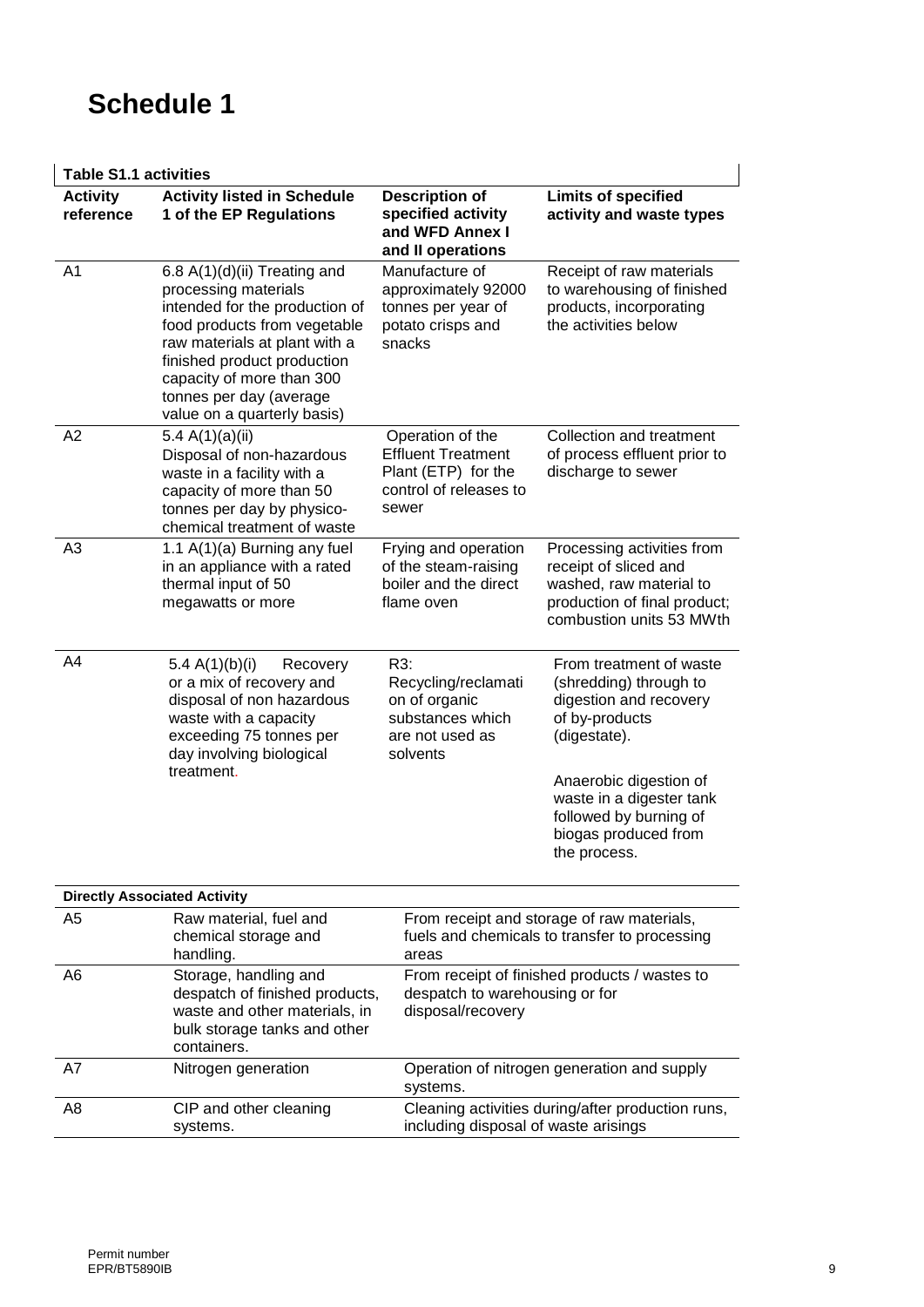| A <sub>9</sub> | Operation of site systems for<br>the supply of utilities and<br>services such as electricity and<br>compressed air. | Site utility and services systems as far as the<br>Installation boundary.                                                                        |  |  |
|----------------|---------------------------------------------------------------------------------------------------------------------|--------------------------------------------------------------------------------------------------------------------------------------------------|--|--|
| A10            | Emergency flare operation                                                                                           | From the receipt of biogas produced at the<br>on-site anaerobic digestion process to                                                             |  |  |
|                | D10: Incineration on land                                                                                           | incineration with the release of combustion<br>gases.                                                                                            |  |  |
|                |                                                                                                                     | Use of one auxiliary flare required only during<br>periods of breakdown or maintenance of the<br>CHP engine.                                     |  |  |
| A11            | Digestate storage                                                                                                   | From the receipt of digestate produced from<br>the on-site anaerobic digestion process to<br>despatch for use off-site.                          |  |  |
| A12            | Heat and electrical power<br>supply                                                                                 | From the receipt of biogas produced at the<br>on-site anaerobic digestion process to<br>combustion with the release of combustion                |  |  |
|                | R1:Use principally as a fuel<br>to generate energy                                                                  | gases.                                                                                                                                           |  |  |
|                |                                                                                                                     | Combustion of biogas in one combined heat<br>and power (CHP) engine with a thermal input<br>of 4.7 MWth.                                         |  |  |
| A13            | Physical treatment for the<br>purpose of recycling                                                                  | From the receipt of waste to despatch for<br>anaerobic digestion or despatch off site for<br>recovery.                                           |  |  |
|                |                                                                                                                     | Pre-treatment of waste (shredding) in<br>enclosed building and on impermeable<br>surface with sealed drainage system.                            |  |  |
|                |                                                                                                                     | Post-treatment of digestate (centrifuge or<br>pressing) in an enclosed building and on an<br>impermeable surface with sealed drainage<br>system. |  |  |
|                |                                                                                                                     | Gas cleaning by biological or chemical<br>scrubbing.                                                                                             |  |  |
| A14            | Storage of biogas                                                                                                   | From the receipt of biogas produced at the<br>on-site anaerobic digestion process to<br>despatch for use within the facility.                    |  |  |
|                |                                                                                                                     | Storage of biogas produced from on-site<br>anaerobic digestion of permitted waste in roof<br>space of digester.                                  |  |  |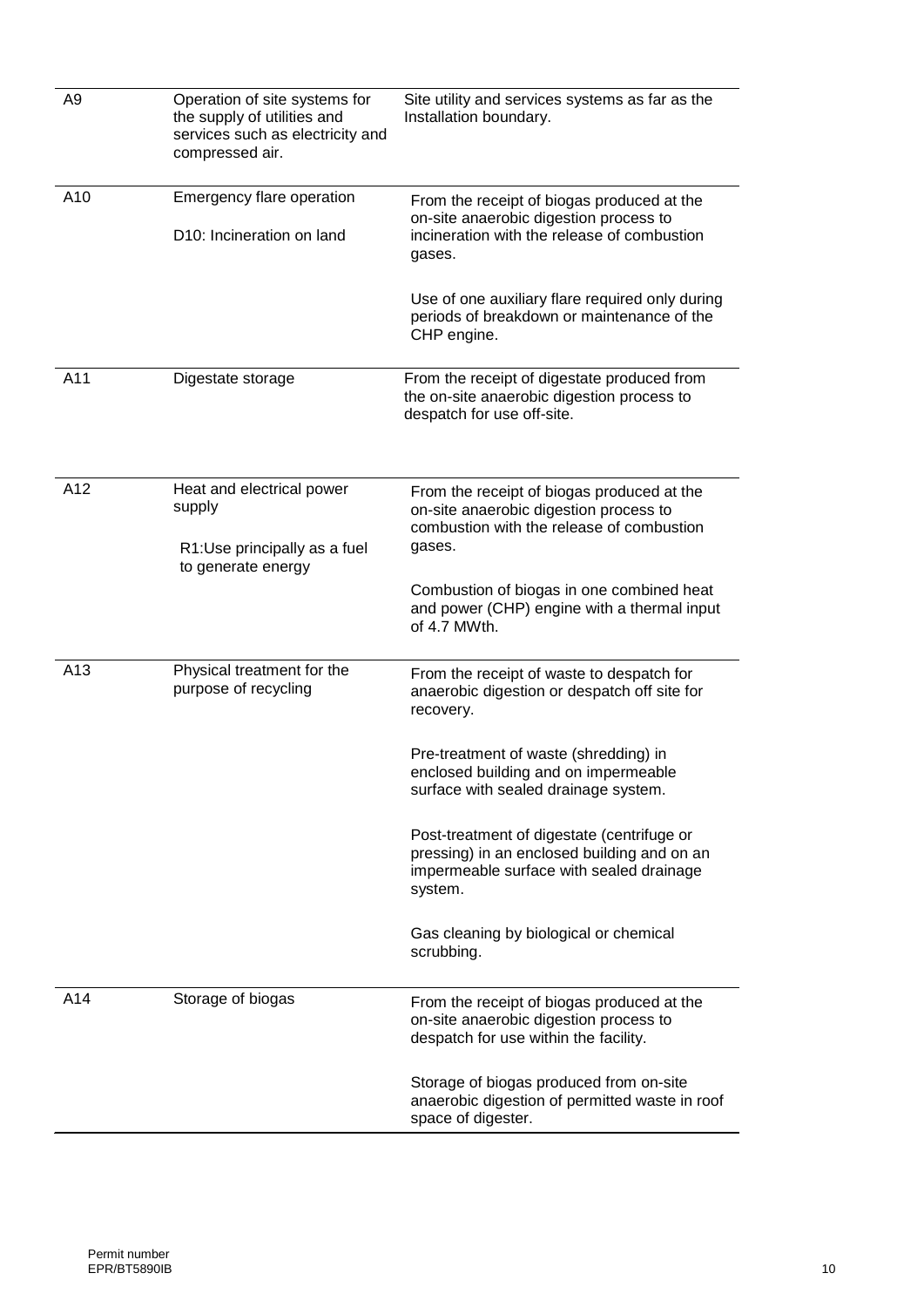| <b>Table 1.2 Operating techniques</b>                                                      |                                                                                                          |               |  |  |
|--------------------------------------------------------------------------------------------|----------------------------------------------------------------------------------------------------------|---------------|--|--|
| <b>Description</b>                                                                         | <b>Parts</b>                                                                                             | Date received |  |  |
|                                                                                            |                                                                                                          |               |  |  |
| Application                                                                                | The response to questions 2.1 and 2.2 given in sections<br>B2.1 and B2.2 of the application.             | 31/03/2005    |  |  |
| Variation Application                                                                      | Responses to Part C3 of the Application                                                                  | 30/11/2011    |  |  |
| Additional Information                                                                     | Amendments to response to Q2 of Part C3 of the<br>application concerning proposed emission limits to air | 20/01/2001    |  |  |
| Additional Information                                                                     | Revised site layout plan identifying source emission<br>points to air, water and sewer.                  | 26/01/2012    |  |  |
| Variation application<br>EPR/BT5890IB/V005                                                 | Application form part C3, section 3a Technical<br>Standards; Appendix 3 AD Feedstock                     | 01/04/2015    |  |  |
| Schedule 5 dated<br>12/05/2015, including<br>request for revised Odour<br>Management Plan. | Response to Schedule 5:<br>Odour Management Plan<br><b>Site Containment Measures</b>                     | 24/05/2015    |  |  |
| RFI dated 08/06/2015                                                                       | AD Containment Risk Assessment                                                                           | 11/06/2015    |  |  |

| Table 1.3: Improvement programme |                                                                                                                                                                                                                                                                                                                                                                                                                                                                      |             |  |  |
|----------------------------------|----------------------------------------------------------------------------------------------------------------------------------------------------------------------------------------------------------------------------------------------------------------------------------------------------------------------------------------------------------------------------------------------------------------------------------------------------------------------|-------------|--|--|
| <b>Reference</b>                 | <b>Requirement</b>                                                                                                                                                                                                                                                                                                                                                                                                                                                   | <b>Date</b> |  |  |
| IC <sub>1</sub>                  | The Operator shall develop a written Site Closure Plan<br>having regard for Agency Sector Guidance Note IPPC<br>S6.10, Issue 1, September 2003 and shall submit a copy<br>to the Agency for approval.                                                                                                                                                                                                                                                                | Completed   |  |  |
| IC <sub>2</sub>                  | The Operator shall undertake an assessment of the<br>surfacing and containment measures on site (including the<br>condition of site drains). The assessment will take into<br>account the requirements of section 2.2.5 of Agency<br>Sector Guidance Note IPPC S6.10, Issue 1, August 2003.<br>A written report summarising the findings, along with<br>proposals for improvements and a proposed timetable for<br>implementation, shall be submitted to the Agency. | Completed   |  |  |
| IC <sub>3</sub>                  | The Operator shall expand and further develop the written<br>Accident Management Plan. The Plan shall have regard to<br>the requirements set out in Section 2.8 of the Agency<br>Sector Guidance Note IPPC S6.10, Issue 1, August 2003.<br>The Plan, along with any proposals for improvements and<br>a proposed timetable for implementation, shall be<br>submitted to the Agency.                                                                                  | Completed   |  |  |
| IC <sub>4</sub>                  | The Operator shall undertake an assessment of potential<br>emissions to sewer of pesticides and shall review the<br>impact assessment with particular regard for any identified<br>pesticide releases. The assessment shall take into<br>account any previously acquired monitoring data.<br>The operator shall submit a written report detailing<br>proposals including timescales for the above, for approval<br>prior to undertaking the assessment.              | Completed   |  |  |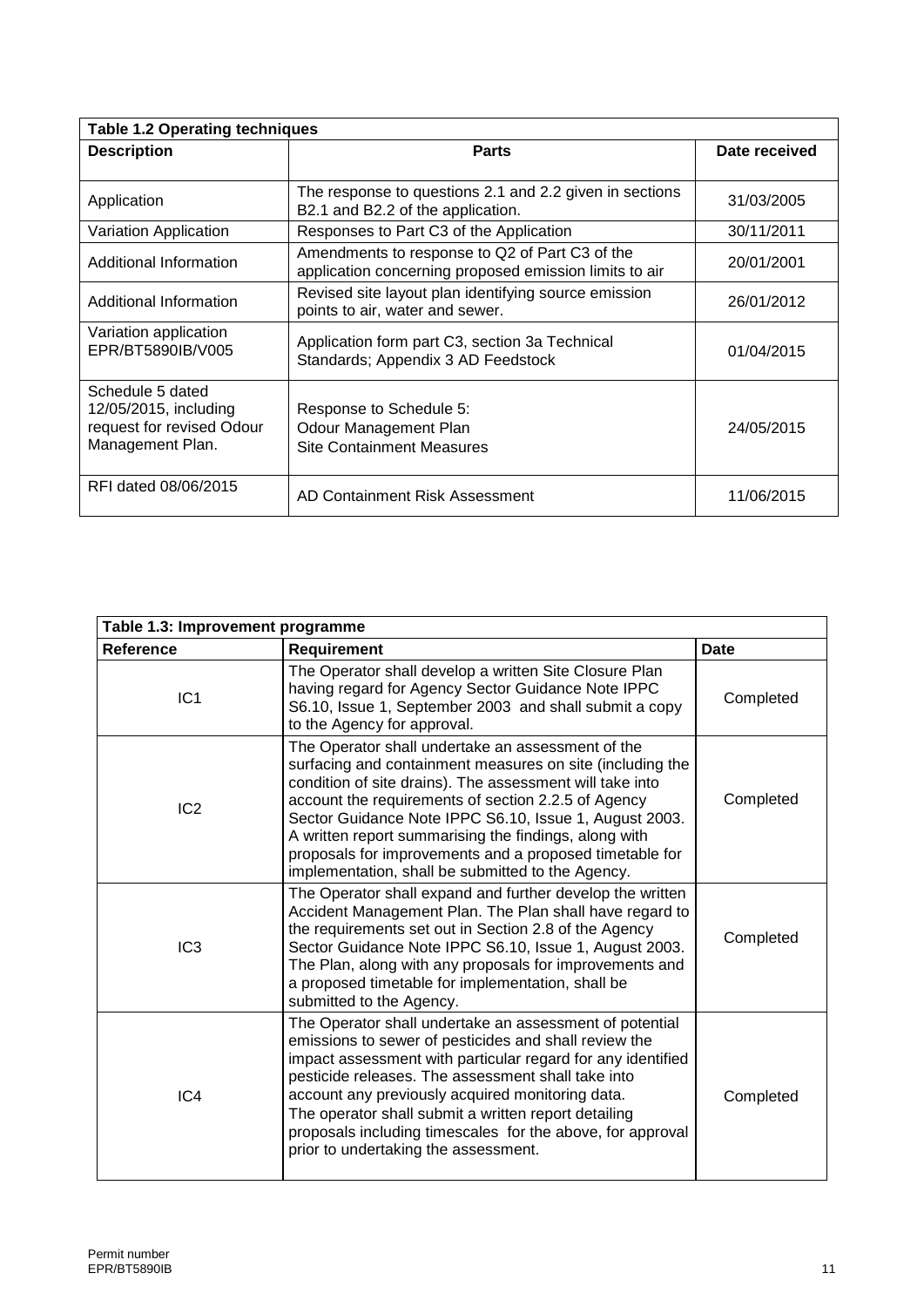|                 | Table 1.3: Improvement programme                                                                                                                                                                                                                                                                                                                                                                                                                                                                                                                                                                                                                                                             |           |  |  |
|-----------------|----------------------------------------------------------------------------------------------------------------------------------------------------------------------------------------------------------------------------------------------------------------------------------------------------------------------------------------------------------------------------------------------------------------------------------------------------------------------------------------------------------------------------------------------------------------------------------------------------------------------------------------------------------------------------------------------|-----------|--|--|
| IC <sub>5</sub> | The Operator shall submit a report detailing a proposed<br>monitoring programme for all fuels used, for atmospheric<br>emissions of NOx and CO, $SO2$ and PM from the point<br>sources listed in Table 2.2.1. The report shall provide<br>justification for the proposed monitoring methods, the<br>frequency/duration of the monitoring and present a<br>timeframe for implementation. The report shall take into<br>account the requirements of the Agency Technical<br>Guidance Notes M1 July 2002 version 2 and M2 October<br>$2004$ version $3.$<br>The written report detailing the programme shall be<br>submitted to the Agency for approval prior to undertaking<br>the monitoring. | Completed |  |  |
| IC <sub>6</sub> | The Operator shall submit a revised H1 assessment for<br>the emission points listed in Table 2.2.1, based on the<br>results of the monitoring undertaken as a result of IC5<br>(above). A summary report of the monitoring results shall<br>also be submitted along with the H1 assessment.                                                                                                                                                                                                                                                                                                                                                                                                  | Completed |  |  |
| IC7             | The Operator shall investigate the potential release of<br>phosphate via W2 to the aquatic environment (Rothley<br>Brook).<br>The Operator shall report to the Agency, detailing the<br>nature of the sources of phosphate, proposals for the<br>reduction of phosphate discharge and the timescale for<br>implementation.                                                                                                                                                                                                                                                                                                                                                                   | Completed |  |  |

| <b>Table 1.4: Pre-Operational Condition</b> |                                                                                                                                                                                                                                                                                                                                                                                                                            |      |  |
|---------------------------------------------|----------------------------------------------------------------------------------------------------------------------------------------------------------------------------------------------------------------------------------------------------------------------------------------------------------------------------------------------------------------------------------------------------------------------------|------|--|
| Reference                                   | <b>Requirement</b>                                                                                                                                                                                                                                                                                                                                                                                                         | Date |  |
| POC <sub>1</sub>                            | Prior to the commissioning of the replacement Bursom<br>Line 2, the Operator shall submit a written report to the<br>Environment Agency detailing the assessment<br>of impacts of NOx emissions to air arising from the site   Completed 09/07/2012<br>on Human receptors within 2km of the installation.<br>Commissioning of the line shall proceed in accordance<br>with the written approval of the Environment Agency. |      |  |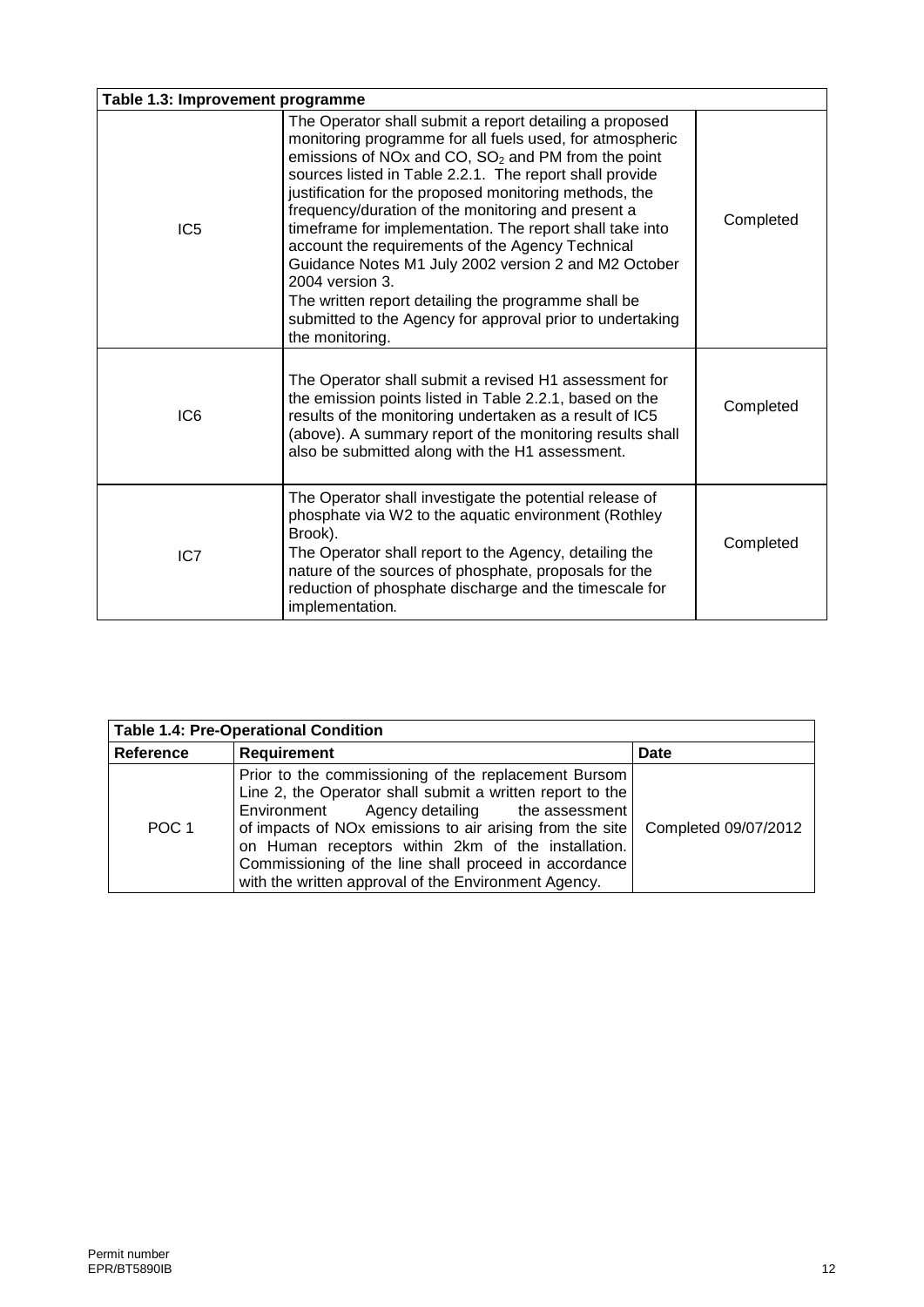# **Schedule 2 – Waste types, raw materials and fuels**

| Table S2.1 Raw materials and fuels |                      |  |  |
|------------------------------------|----------------------|--|--|
| Raw materials and fuel description | <b>Specification</b> |  |  |
|                                    | -                    |  |  |

| Table S2.2 Permitted waste types and quantities for anaerobic digestion |                                                                                                                                                                                                                      |  |  |
|-------------------------------------------------------------------------|----------------------------------------------------------------------------------------------------------------------------------------------------------------------------------------------------------------------|--|--|
| <b>Maximum quantity</b>                                                 | Annual throughput shall not exceed 56,500 tonnes                                                                                                                                                                     |  |  |
| Waste code                                                              | <b>Description</b>                                                                                                                                                                                                   |  |  |
| 02                                                                      | Wastes from agriculture, horticulture, aquaculture, forestry, hunting and<br>fishing, food preparation and processing                                                                                                |  |  |
| 02 03                                                                   | wastes from fruit, vegetables, cereals, edible oils, cocoa, coffee, tea and<br>tobacco preparation and processing; conserve production; yeast and yeast<br>extract production, molasses preparation and fermentation |  |  |
| 02 03 01                                                                | sludges from washing, cleaning, peeling, centrifuging and separation; grey starch<br>waste produced from on-site manufacture of crisps /snacks only                                                                  |  |  |
| 02 03 04                                                                | materials unsuitable for consumption or processing; potato peel, crisps and fines<br>waste produced from on-site manufacture of crisps / snacks only                                                                 |  |  |
| 20                                                                      | Municipal wastes (household waste and similar commercial, industrial and<br>institutional wastes) including separately collected fractions                                                                           |  |  |
| 20 01                                                                   | separately collected fractions (except 15 01)                                                                                                                                                                        |  |  |
| 20 01 25                                                                | edible oil and fat; oil waste produced from on-site manufacture of crisps / snacks<br>only                                                                                                                           |  |  |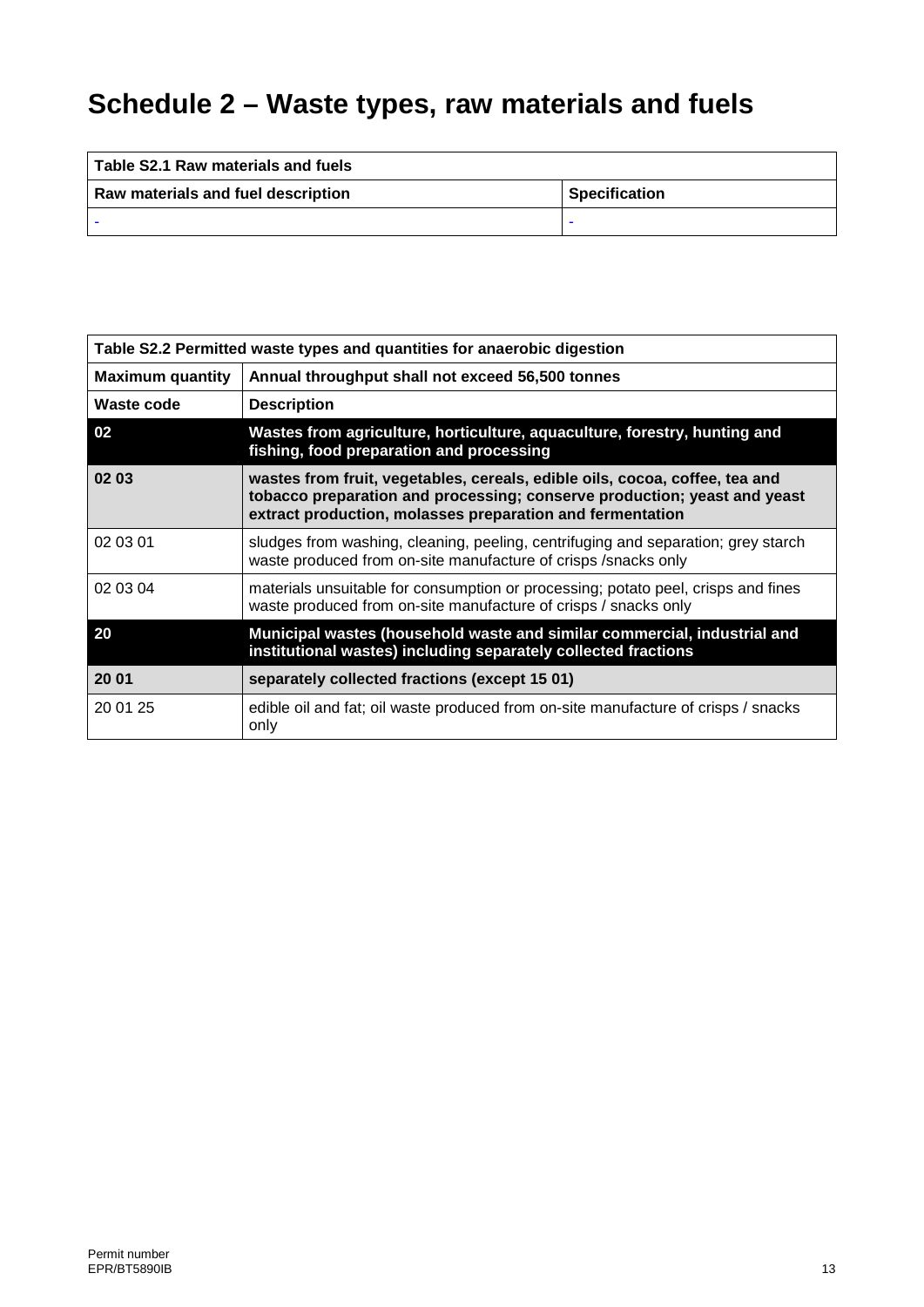# **Schedule 3 – Emissions and monitoring**

| Table S3.1 Point source emissions to air – emission limits and monitoring requirements |                                 |                                                                                |                              |                                            |                                |                                            |
|----------------------------------------------------------------------------------------|---------------------------------|--------------------------------------------------------------------------------|------------------------------|--------------------------------------------|--------------------------------|--------------------------------------------|
| <b>Emission</b><br>point ref. &<br><b>location</b>                                     | <b>Source</b>                   | <b>Parameter</b>                                                               | Limit<br>(including<br>unit) | Reference<br>period<br><b>NOTE 1</b>       | <b>Monitoring</b><br>frequency | <b>Monitoring</b><br>standard or<br>method |
| Point A8 on<br>Site Plan in<br>Schedule 7                                              | 22Bar Steam Boiler              | Oxides of<br>Nitrogen<br>(NO and<br>NO <sub>2</sub><br>expressed<br>as $NO2$ ) | 170<br>mg/m <sup>3</sup>     | Hourly<br>$average -$<br>min 4hr<br>period | Annual                         | <b>BS EN</b><br>14792                      |
| Point A17 on<br>Site Plan in<br>Schedule 7                                             | Leycroft Line 1 fryer<br>burner | Oxides of<br>Nitrogen<br>(NO and<br>NO <sub>2</sub><br>expressed<br>as $NO2$ ) | 240<br>mg/m <sup>3</sup>     | Hourly<br>$average -$<br>min 4hr<br>period | Annual                         | <b>BS EN</b><br>14792                      |
| Point A18 on<br>Site Plan in<br>Schedule 7                                             | Leycroft Line 2 fryer<br>burner | Oxides of<br>Nitrogen<br>(NO and<br>NO <sub>2</sub><br>expressed<br>as $NO2$ ) | 240<br>mg/m <sup>3</sup>     | Hourly<br>average -<br>min 4hr<br>period   | Annual                         | <b>BS EN</b><br>14792                      |
| Point A19 on<br>Site Plan in<br>Schedule 7                                             | Leycroft Line 3 fryer<br>burner | Oxides of<br>Nitrogen<br>(NO and<br>NO <sub>2</sub><br>expressed<br>as $NO2$ ) | 240<br>mg/m <sup>3</sup>     | Hourly<br>$average -$<br>min 4hr<br>period | Annual                         | <b>BS EN</b><br>14792                      |
| Point A26 on<br>Site Plan in<br>Schedule 7                                             | Bursom Line 1fryer<br>burner    | Oxides of<br>Nitrogen<br>(NO and<br>NO <sub>2</sub><br>expressed<br>as $NO2$ ) | 90 mg/ $m3$                  | Hourly<br>$average -$<br>min 4hr<br>period | Annual                         | <b>BS EN</b><br>14792                      |
| AB <sub>2</sub>                                                                        | Bursom Line 2 fryer<br>burner   | Oxides of<br>Nitrogen<br>(NO and<br>NO <sub>2</sub><br>expressed<br>as $NO2$ ) | 150<br>mg/m <sup>3</sup>     | Hourly<br>$average -$<br>min 4hr<br>period | Annual                         | <b>BS EN</b><br>14792                      |
| Point A27 on<br>Site Plan in<br>Schedule 5                                             | Bursom Line 4 fryer<br>burners  | Oxides of<br>Nitrogen<br>(NO and<br>NO <sub>2</sub><br>expressed<br>as $NO2$ ) | 90 mg/ $m3$                  | Hourly<br>$average -$<br>min 4hr<br>period | Annual                         | <b>BS EN</b><br>14792                      |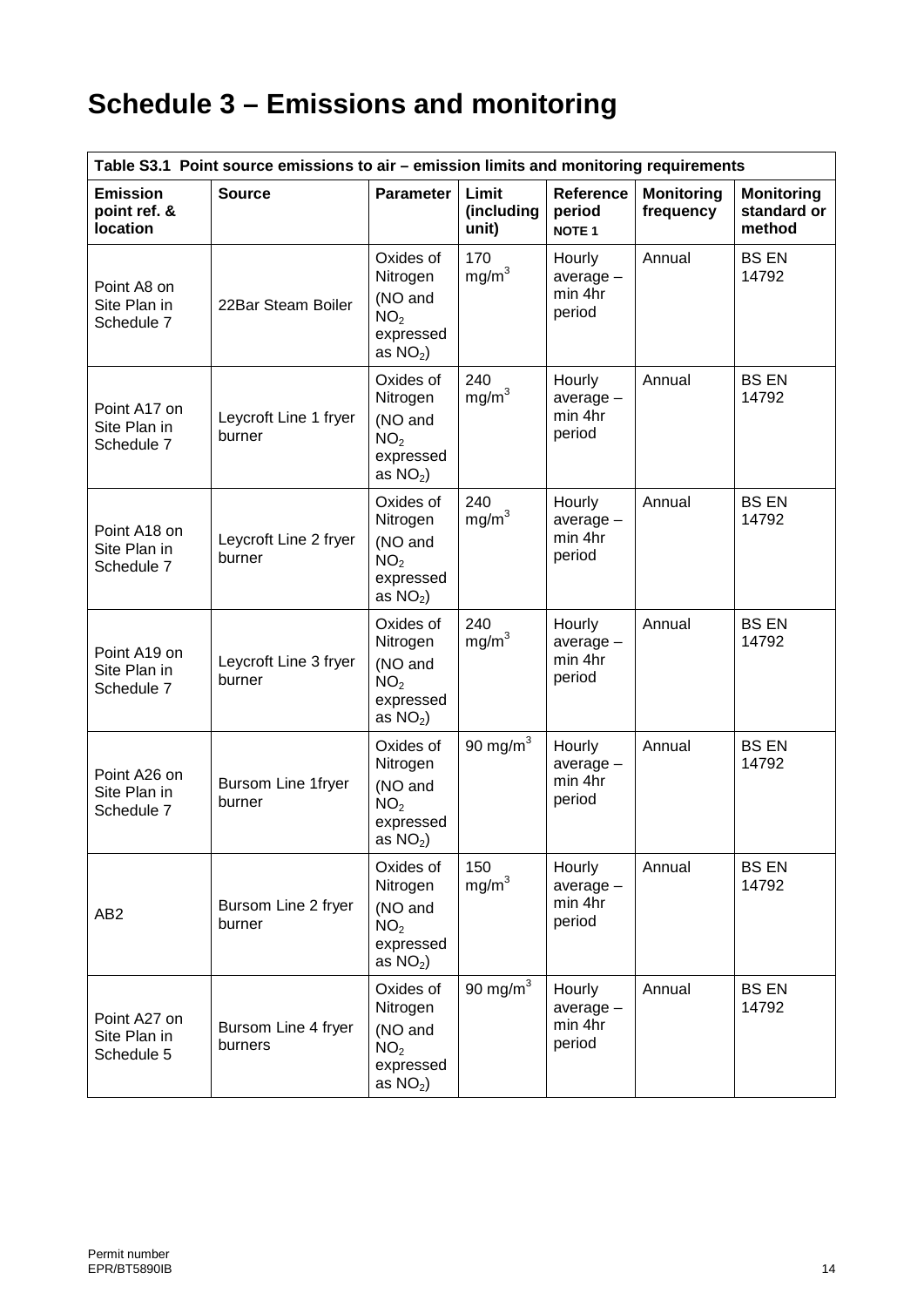| Point A27 on<br>Site Plan in<br>Schedule 7          | Bursom Line 5 fryer<br>burners                       | Oxides of<br>Nitrogen<br>(NO and<br>NO <sub>2</sub><br>expressed<br>as $NO2$ ) | 175<br>mg/m <sup>3</sup>                                               | Hourly<br>$average -$<br>min 4hr<br>period | Annual                                     | <b>BS EN</b><br>14792                          |
|-----------------------------------------------------|------------------------------------------------------|--------------------------------------------------------------------------------|------------------------------------------------------------------------|--------------------------------------------|--------------------------------------------|------------------------------------------------|
| Point A28 on<br>Site Plan in<br>Schedule 7          | Bursom Line 6<br>Direct Flame Oven                   | Oxides of<br>Nitrogen<br>(NO and<br>NO <sub>2</sub><br>expressed<br>as $NO2$ ) | 175<br>mg/m <sup>3</sup>                                               | Hourly<br>$average -$<br>min 4hr<br>period | Annual                                     | <b>BS EN</b><br>14792                          |
| A29 on site plan<br>in Appendix 5 of                | <b>CHP Engine</b><br>Exhaust<br>NOTE 4               | Oxides of<br>Nitrogen<br>(NO and<br>NO <sub>2</sub><br>expressed<br>as $NO2$ ) | 500<br>mg/m <sup>3</sup>                                               | Hourly<br>average                          | Annual                                     | <b>BS EN</b><br>14792                          |
| application<br>EPR/BT5890IB/<br>V005                |                                                      | Sulphur<br>dioxide                                                             | 350<br>mg/m <sup>3</sup>                                               |                                            |                                            | <b>BS EN</b><br>14791                          |
|                                                     |                                                      | Carbon<br>Monoxide                                                             | 1400<br>$mg/m^3$                                                       |                                            |                                            | <b>BS EN</b><br>15058                          |
|                                                     |                                                      | Total<br><b>VOCs</b>                                                           | 1000<br>mg/m <sup>3</sup>                                              |                                            |                                            | <b>BS EN</b><br>12619:2013                     |
| A30 on site plan<br>in Appendix 5 of<br>application | <b>Emergency Flare</b><br>stack<br>NOTE <sub>5</sub> | Oxides of<br>Nitrogen<br>(NO and<br>NO <sub>2</sub><br>expressed<br>as $NO2$ ) | 150<br>mg/m <sup>3</sup>                                               | Hourly<br>average                          | Annual<br>calculation<br>NOTE <sub>3</sub> | Mass<br><b>Balance</b><br>NOTE <sub>2</sub>    |
| EPR/BT5890IB/<br>V005                               |                                                      | Carbon<br>Monoxide                                                             | 50 mg/ $m3$                                                            | Hourly<br>average                          | Annual                                     | <b>BS EN</b><br>15058                          |
|                                                     |                                                      | Total<br><b>VOCs</b>                                                           | 10 mg/ $m3$                                                            | Hourly<br>average                          | Annual                                     | <b>BS EN</b><br>12619:2013                     |
| and Bursom Lines 1, 2, 4, 5, 6.                     | A8, A29, A30, Leycroft Lines 1, 2, 3                 | Nitrogen<br>(NO and<br>NO <sub>2</sub><br>expressed<br>as $NO2$ )              | 102,270<br><b>Kg Annual</b><br>Mass<br>Emission<br>Limit<br>(8,766Hrs) |                                            | Annual                                     | As agreed<br>with the<br>Environment<br>Agency |
| Pressure relief<br>valves                           | Digester/Digestate<br>storage tank                   | <b>No</b><br>parameter<br>set                                                  | No limit<br>set                                                        | $\sim$ $\sim$                              | Record of<br>operating<br>hours            |                                                |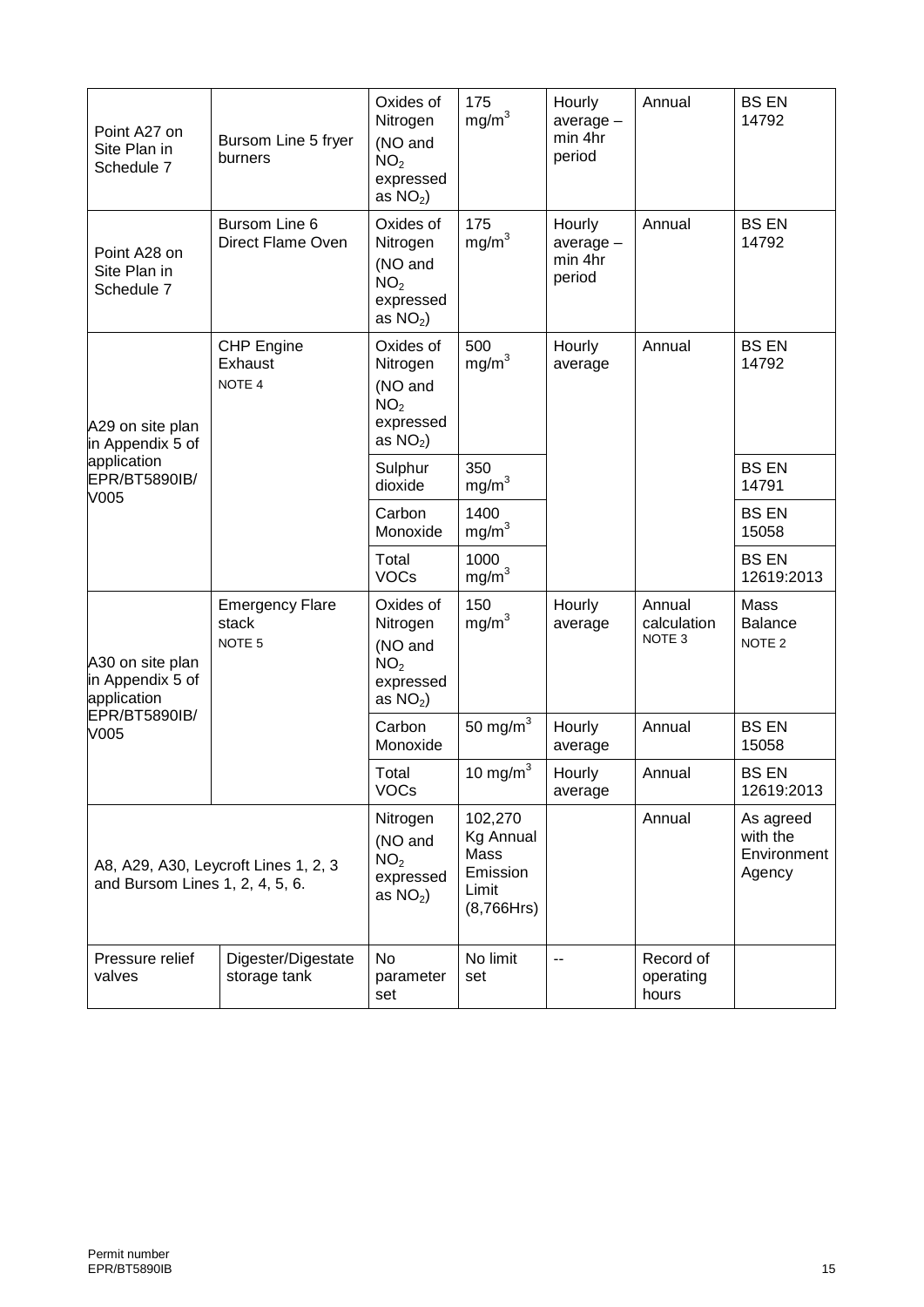Note 1: See Section 6 of this permit for reference conditions.

Note 2: Method of calculation of Annual Mass Emission Limit shall be agreed in writing with the Agency

Note 3 - Monitoring to be undertaken 12 months after commissioning of the emergency flare. Following commissioning, monitoring to be undertaken in the event the emergency flare has been operational for more than 10 per cent of a year (876 hours). Record of operating hours to be submitted annually to the Environment Agency.

Note 4 - These limits are based on normal operating conditions and load - temperature 0°C (273K); pressure: 101.3 kPa and oxygen: 5 per cent (dry gas). The measurement uncertainty specified in LFTGN08 v2 2010 shall apply

Note 5 - These limits are based on normal operating conditions and load - temperature 0°C (273K); pressure: 101.3 kPa and oxygen: 3 per cent (dry gas). The measurement uncertainty specified in LFTGN05 v2 2010 shall apply.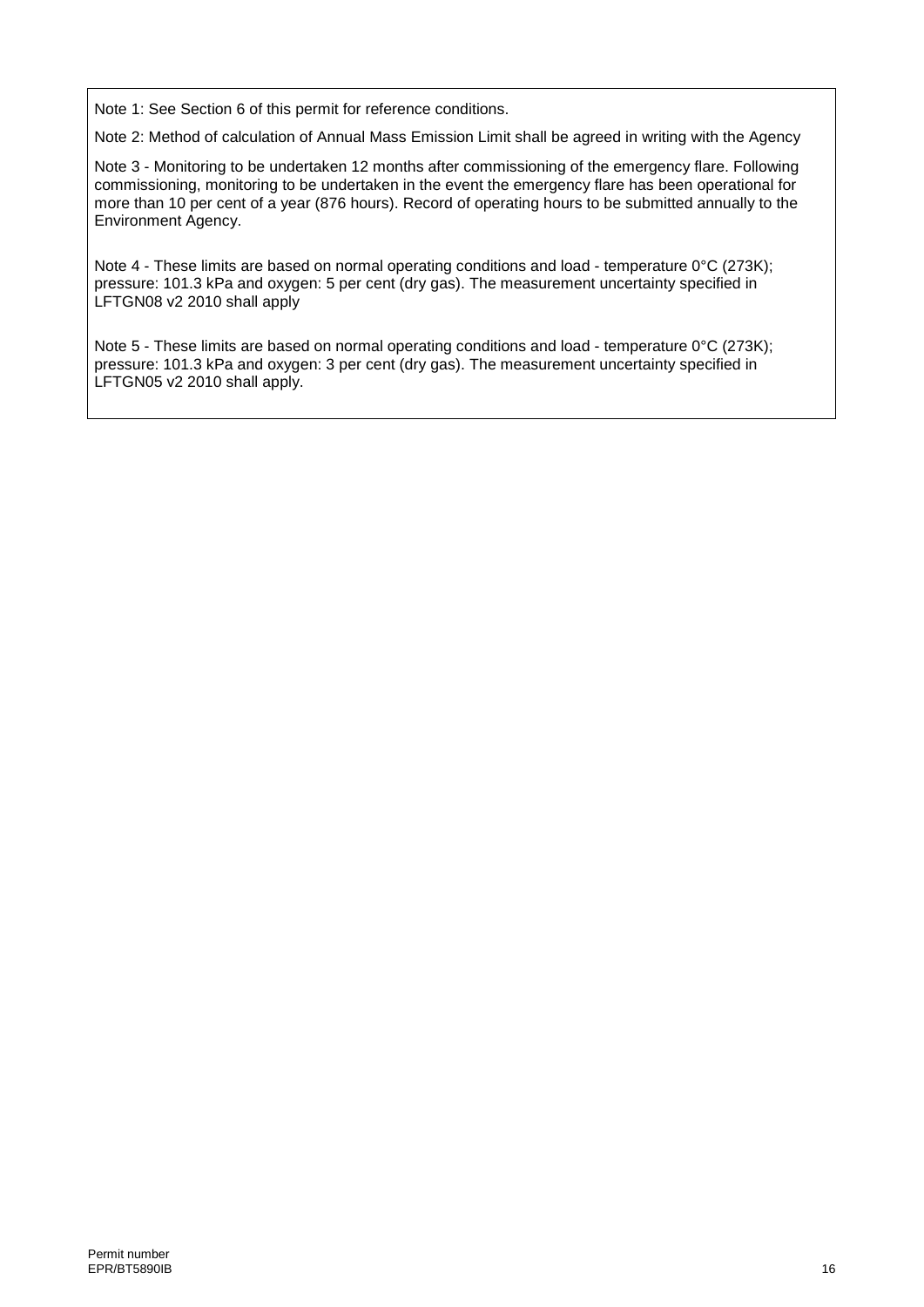| Table S3.2 Point source emissions to water (other than sewer) and land – emission limits and |  |
|----------------------------------------------------------------------------------------------|--|
| monitoring requirements                                                                      |  |

| <b>Emission</b><br>point ref. &<br><b>location</b> | <b>Source</b>                                                                                                                                                    | <b>Parameter</b>       | Limit<br>(incl.<br>unit) | <b>Reference</b><br><b>Period</b> | <b>Monitoring</b><br>frequency | <b>Monitoring</b><br>standard or<br>method |
|----------------------------------------------------|------------------------------------------------------------------------------------------------------------------------------------------------------------------|------------------------|--------------------------|-----------------------------------|--------------------------------|--------------------------------------------|
| W <sub>2</sub> on Site<br>Plan in<br>Schedule 5    | Uncontaminated<br>surface water run<br>off from site<br>drainage system<br>(including<br>process area)<br>to Surface Water<br>tributary of the<br>Rothley Brook. | No<br>parameter<br>set | No limit<br>set          | $-$                               |                                |                                            |

| Table S3.3 Point source emissions to sewer, effluent treatment plant or other transfers off-site -<br>emission limits and monitoring requirements |                                                                 |                         |                          |                     |                                |                                            |
|---------------------------------------------------------------------------------------------------------------------------------------------------|-----------------------------------------------------------------|-------------------------|--------------------------|---------------------|--------------------------------|--------------------------------------------|
| <b>Emission point</b><br>ref. & location                                                                                                          | <b>Source</b>                                                   | <b>Parameter</b>        | Limit<br>(incl.<br>Unit) | Reference<br>period | <b>Monitoring</b><br>frequency | <b>Monitoring</b><br>standard or<br>method |
| S2 [Marked S2<br>on site plan] to<br>Severn Trent<br>Water Ltd.,<br><b>Wanlip Sewage</b><br>Treatment<br><b>Works</b>                             | Process effluent<br>from the Effluent<br><b>Treatment Plant</b> | No.<br>parameter<br>set | No limit<br>set          | $-$                 | --                             | --                                         |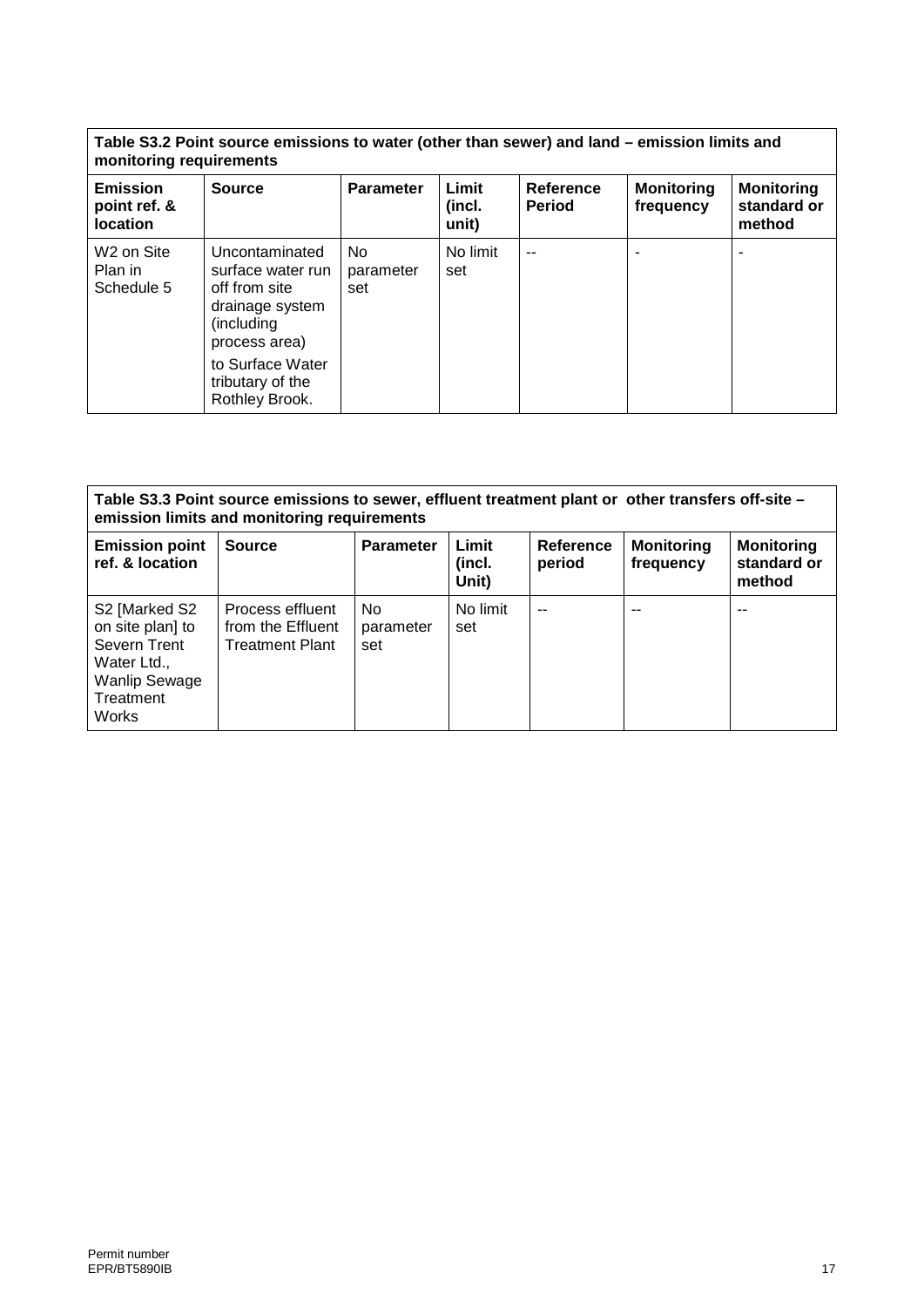| Table S3.4 Process monitoring requirements                                                |                                                                         |                                                             |                                                                              |                                                                                                                                                                                                                                                                |
|-------------------------------------------------------------------------------------------|-------------------------------------------------------------------------|-------------------------------------------------------------|------------------------------------------------------------------------------|----------------------------------------------------------------------------------------------------------------------------------------------------------------------------------------------------------------------------------------------------------------|
| <b>Emission point</b><br>reference or source or<br>description of point of<br>measurement | Parameter                                                               | <b>Monitoring</b><br>frequency                              | <b>Monitoring</b><br>standard or<br>method                                   | Other<br>specifications                                                                                                                                                                                                                                        |
| <b>Biogas from Digester</b>                                                               | Flow                                                                    | Continuous                                                  | <b>In</b><br>accordance<br>with EU<br>weights and<br>measures<br>Regulations | $\overline{a}$                                                                                                                                                                                                                                                 |
| <b>Biogas from Digester</b>                                                               | Methane                                                                 | Continuous                                                  | None<br>specified                                                            | Gas monitors to be<br>calibrated every 6<br>months or in<br>accordance with<br>the manufacturer's<br>recommendations.                                                                                                                                          |
|                                                                                           | Hydrogen sulphide                                                       | Continuous                                                  | None<br>specified                                                            |                                                                                                                                                                                                                                                                |
| Digester and storage<br>tank                                                              | Odour                                                                   | Daily                                                       | Olfactory<br>monitoring                                                      | Odour detection at<br>the site boundary.                                                                                                                                                                                                                       |
| Digester and storage<br>tank                                                              | Integrity checks                                                        | Weekly                                                      | Visual<br>assessment                                                         | $\overline{a}$                                                                                                                                                                                                                                                 |
| Scrubber / Carbon<br>filtration system                                                    | Key process<br>parameters to include<br>pH, temperature and<br>air flow | In accordance<br>with<br>manufacturer's<br>recommendations. | None<br>specified                                                            | Odour abatement<br>system shall be<br>regularly checked<br>and maintained to<br>ensure appropriate<br>temperature and<br>moisture content.<br>Carbon filter(s) to<br>be replaced when<br>saturated in<br>accordance with<br>manufacturer's<br>recommendations. |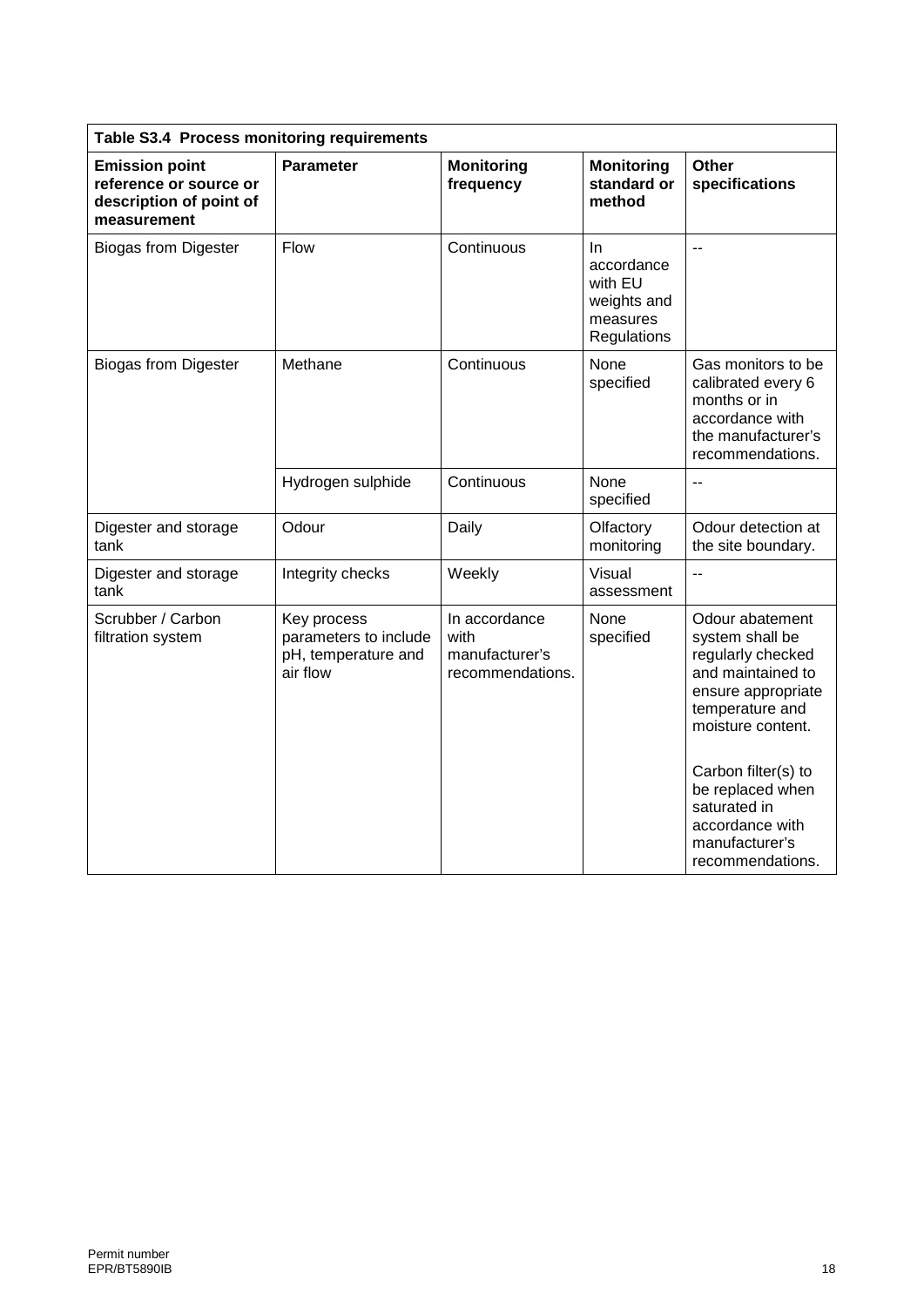# **Schedule 4 – Reporting**

Parameters, for which reports shall be made, in accordance with conditions of this permit, are listed below.

| Table S4.1 Reporting of monitoring data                           |                                                  |                                  |           |
|-------------------------------------------------------------------|--------------------------------------------------|----------------------------------|-----------|
| <b>Parameter</b>                                                  | <b>Emission or monitoring</b><br>point/reference | Reporting period   Period begins |           |
| Emissions to air<br>Parameters as required by condition<br>3.5.1. | As specified in table S3.1                       | Every 12 months                  | 1 January |

| Table S4.2: Annual production/treatment   |                |  |
|-------------------------------------------|----------------|--|
| <b>Parameter</b>                          | <b>Units</b>   |  |
| Total site production (Finished products) | tonnes         |  |
| Electricity generated                     | MWh            |  |
| Whole digestate                           | tonnes         |  |
| Liquid digestate                          | tonnes or $m3$ |  |
| solid digestate                           | tonnes         |  |

| <b>Table S4.3 Performance parameters</b>      |                                   |                               |  |
|-----------------------------------------------|-----------------------------------|-------------------------------|--|
| <b>Parameter</b>                              | <b>Frequency of</b><br>assessment | <b>Units</b>                  |  |
| Towns water usage                             | Annually                          | m <sup>3</sup> /tonne product |  |
| Specific Energy Consumption per tonne product | Annually                          | MWh / tonne                   |  |
| Waste disposal per tonne of product           | Annually                          | tonnes / tonne of<br>product  |  |
| Emergency flare usage                         | Annually                          | hours                         |  |
| Electricity exported                          | Annually                          | MWh                           |  |
| CHP engine usage                              | Annually                          | hours                         |  |
| CHP engine efficiency                         | Annually                          | $\%$                          |  |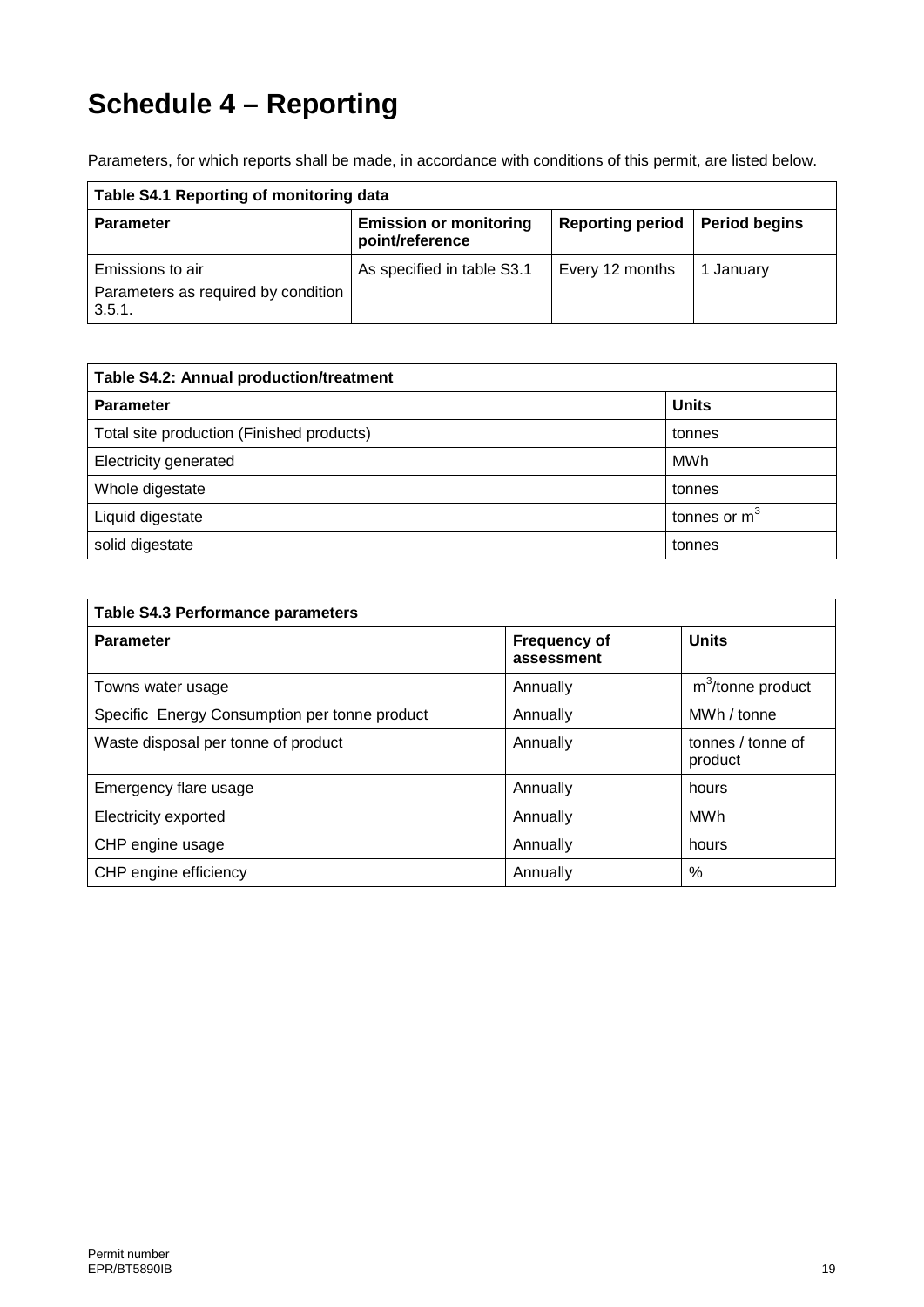| <b>Table S4.4 Reporting forms</b> |                                                                                   |              |  |
|-----------------------------------|-----------------------------------------------------------------------------------|--------------|--|
| Media/parameter                   | <b>Reporting format</b>                                                           | Date of form |  |
| Air                               | Form air 1 or other form as agreed in writing by the<br><b>Environment Agency</b> | 21/02/2012   |  |
| Water usage                       | Form WU 1 or other form as agreed in writing by the<br><b>Environment Agency</b>  | 03/10/2005   |  |
| Waste Return                      | form R1 or other form as agreed in writing by the<br><b>Environment Agency</b>    | 03/10/2005   |  |
| Energy usage                      | Form E1 or other form as agreed in writing by the<br><b>Environment Agency</b>    | 03/10/2005   |  |
| Other performance<br>indicators   | Form PI1 or other form as agreed in writing by the<br><b>Environment Agency</b>   | 03/10/2005   |  |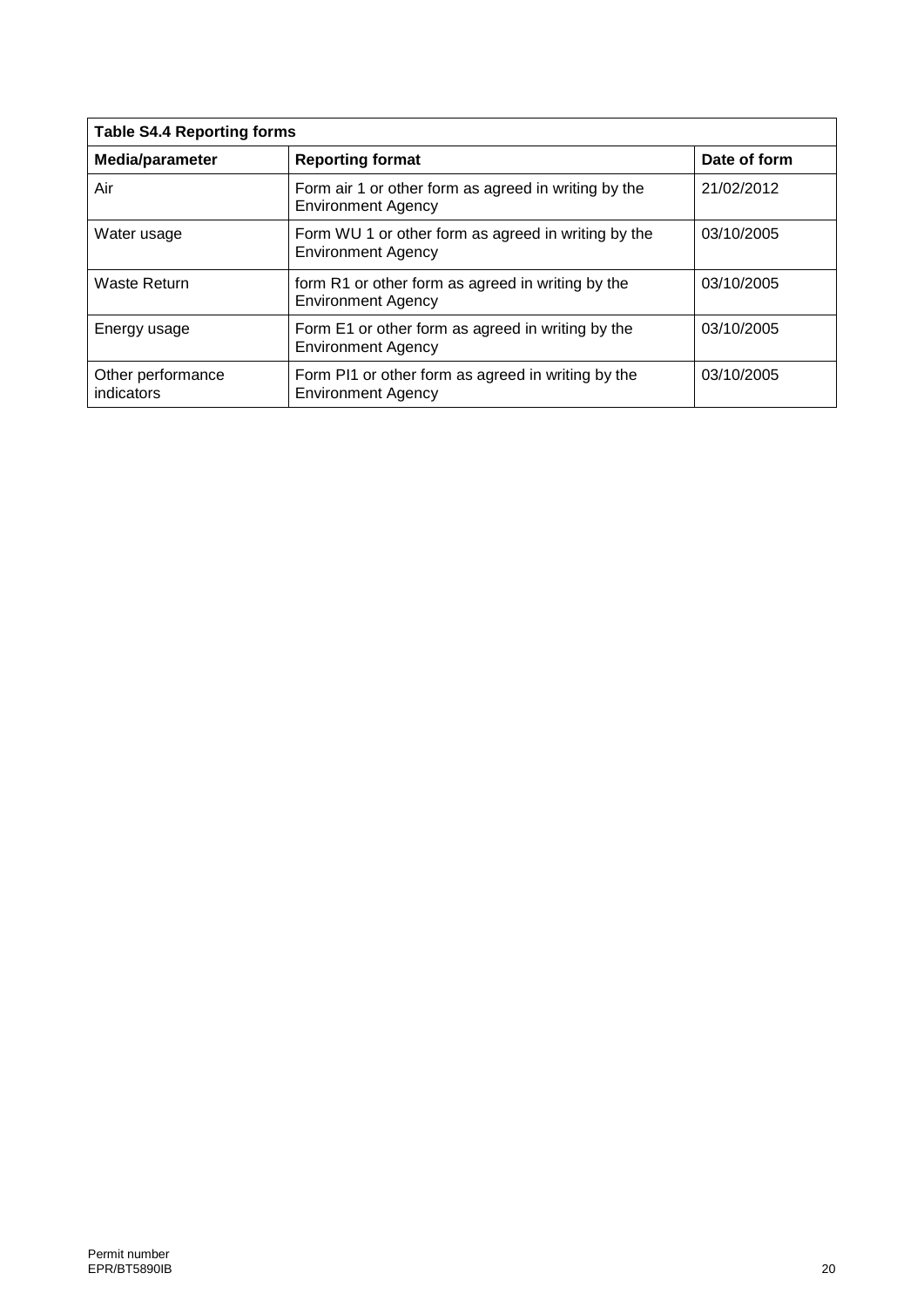# **Schedule 5 – Notification**

These pages outline the information that the operator must provide.

Units of measurement used in information supplied under Part A and B requirements shall be appropriate to the circumstances of the emission. Where appropriate, a comparison should be made of actual emissions and authorised emission limits.

If any information is considered commercially confidential, it should be separated from non-confidential information, supplied on a separate sheet and accompanied by an application for commercial confidentiality under the provisions of the EP Regulations.

## **Part A**

| Permit Number                  |  |
|--------------------------------|--|
| Name of operator               |  |
| <b>Location of Facility</b>    |  |
| Time and date of the detection |  |

| (a) Notification requirements for any malfunction, breakdown or failure of equipment or techniques,<br>accident, or emission of a substance not controlled by an emission limit which has caused, is<br>causing or may cause significant pollution |  |  |
|----------------------------------------------------------------------------------------------------------------------------------------------------------------------------------------------------------------------------------------------------|--|--|
| To be notified within 24 hours of detection                                                                                                                                                                                                        |  |  |
| Date and time of the event                                                                                                                                                                                                                         |  |  |
| Reference or description of the<br>location of the event                                                                                                                                                                                           |  |  |
| Description of where any release<br>into the environment took place                                                                                                                                                                                |  |  |
| Substances(s) potentially released                                                                                                                                                                                                                 |  |  |
| Best estimate of the quantity or<br>rate of release of substances                                                                                                                                                                                  |  |  |
| Measures taken, or intended to be<br>taken, to stop any emission                                                                                                                                                                                   |  |  |
| Description of the failure or<br>accident.                                                                                                                                                                                                         |  |  |

| (b) Notification requirements for the breach of a limit                      |  |  |
|------------------------------------------------------------------------------|--|--|
| To be notified within 24 hours of detection unless otherwise specified below |  |  |
| Emission point reference/ source                                             |  |  |
| Parameter(s)                                                                 |  |  |
| Limit                                                                        |  |  |
| Measured value and uncertainty                                               |  |  |
| Date and time of monitoring                                                  |  |  |
| Measures taken, or intended to be<br>taken, to stop the emission             |  |  |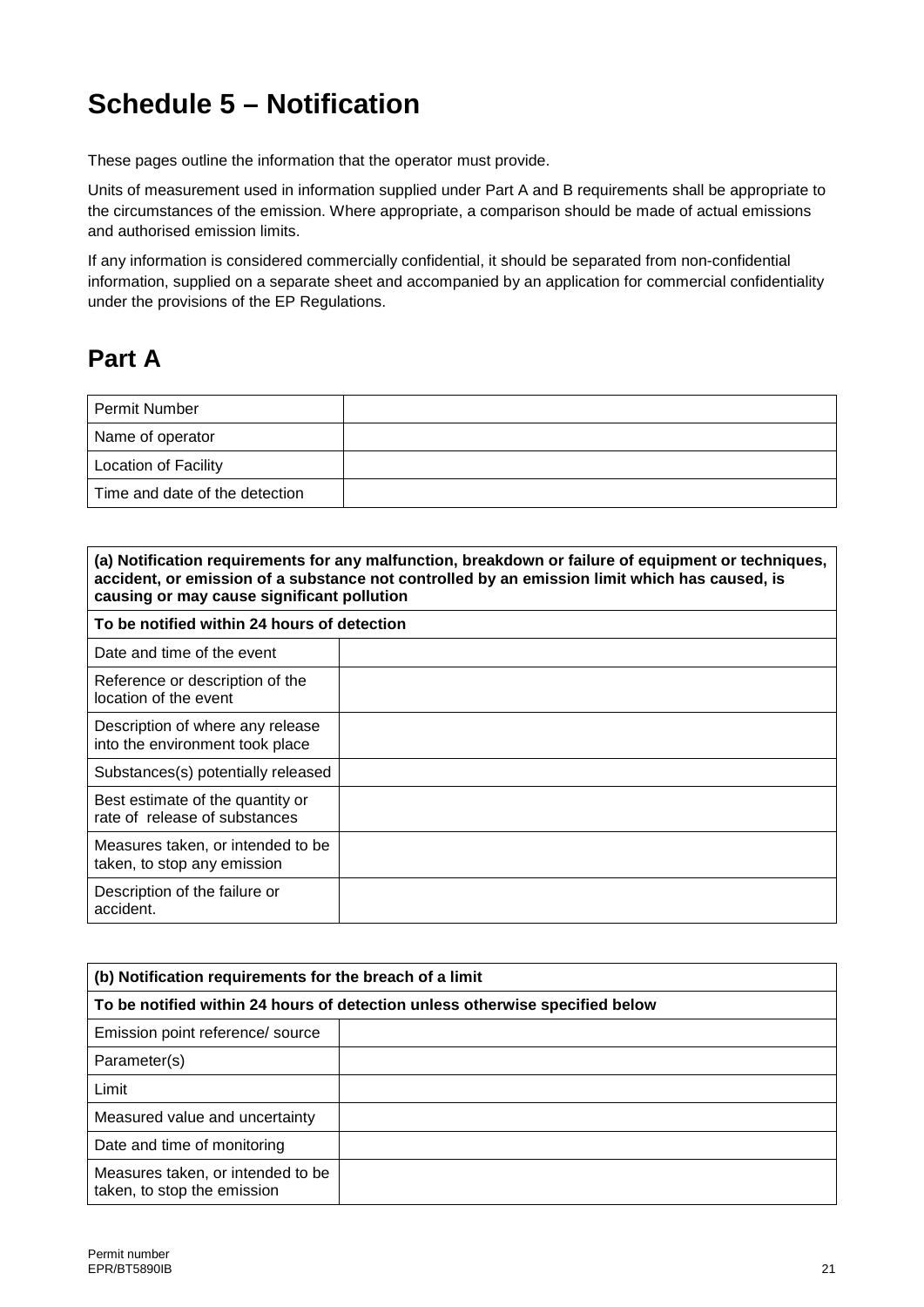| Time periods for notification following detection of a breach of a limit |                            |  |
|--------------------------------------------------------------------------|----------------------------|--|
| <b>Parameter</b>                                                         | <b>Notification period</b> |  |
|                                                                          |                            |  |
|                                                                          |                            |  |
|                                                                          |                            |  |

| (c) Notification requirements for the detection of any significant adverse environmental effect<br>To be notified within 24 hours of detection |  |  |
|------------------------------------------------------------------------------------------------------------------------------------------------|--|--|
|                                                                                                                                                |  |  |
| Substances(s) detected                                                                                                                         |  |  |
| Concentrations of substances<br>detected                                                                                                       |  |  |
| Date of monitoring/sampling                                                                                                                    |  |  |

## **Part B – to be submitted as soon as practicable**

| Any more accurate information on the matters for<br>notification under Part A.                                                                               |  |
|--------------------------------------------------------------------------------------------------------------------------------------------------------------|--|
| Measures taken, or intended to be taken, to prevent<br>a recurrence of the incident                                                                          |  |
| Measures taken, or intended to be taken, to rectify,<br>limit or prevent any pollution of the environment<br>which has been or may be caused by the emission |  |
| The dates of any unauthorised emissions from the<br>facility in the preceding 24 months.                                                                     |  |

| Name*     |  |
|-----------|--|
| Post      |  |
| Signature |  |
| Date      |  |

\* authorised to sign on behalf of the operator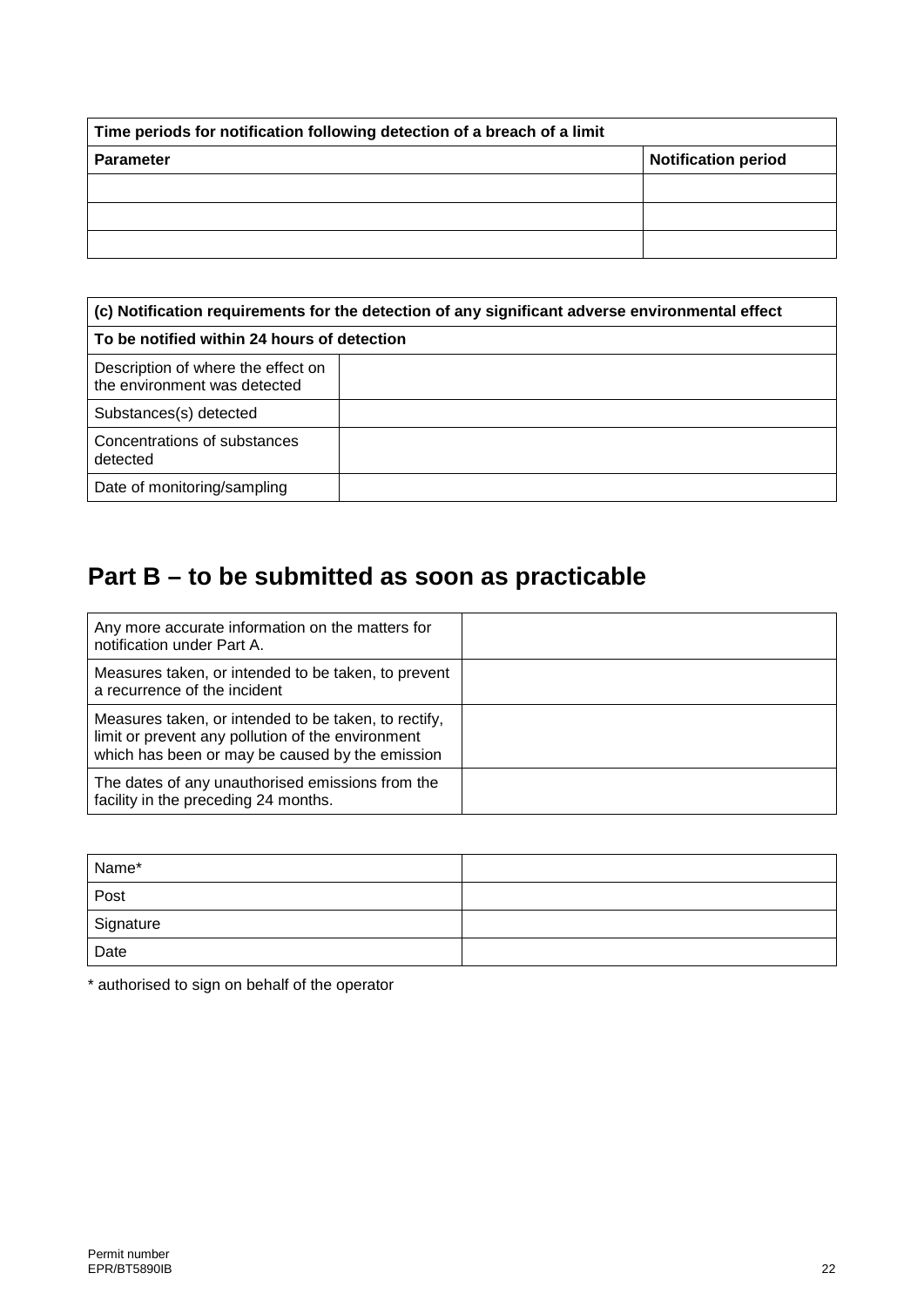# **Schedule 6 – Interpretation**

"accident" means an accident that may result in pollution.

"anaerobic digestion" means a process of controlled decomposition of biodegradable materials under managed conditions where free oxygen is absent, at temperatures suitable for naturally occurring mesophilic or thermophilic anaerobes and facultative anaerobe bacteria species, which convert the inputs to a methanerich biogas and whole digestate.

"application" means the application for this permit, together with any additional information supplied by the operator as part of the application and any response to a notice served under Schedule 5 to the EP Regulations.

"authorised officer" means any person authorised by the Environment Agency under section 108(1) of The Environment Act 1995 to exercise, in accordance with the terms of any such authorisation, any power specified in section 108(4) of that Act.

"building" means a construction that has the objective of providing sheltering cover and minimising emissions of noise, particulate matter, odour and litter.

digestate" means material resulting from an anaerobic digestion process

"disposal" means any of the operations provided for in Annex I to Directive 2008/98/EC of the European Parliament and of the Council on waste.

"emissions to land" includes emissions to groundwater.

"EP Regulations" means The Environmental Permitting (England and Wales) Regulations SI 2010 No.675 and words and expressions used in this permit which are also used in the Regulations have the same meanings as in those Regulations.

"emissions of substances not controlled by emission limits" means emissions of substances to air, water or land from the activities, either from the emission points specified in schedule 3 or from other localised or diffuse sources, which are not controlled by an emission or background concentration limit.

"groundwater" means all water, which is below the surface of the ground in the saturation zone and in direct contact with the ground or subsoil.

"Industrial Emissions Directive" means DIRECTIVE 2010/75/EU OF THE EUROPEAN PARLIAMENT AND OF THE COUNCIL of 24 November 2010 on industrial emissions

"MCERTS" means the Environment Agency's Monitoring Certification Scheme.

Pests" means Birds, Vermin and Insects.

"quarter" means a calendar year quarter commencing on 1 January, 1 April, 1 July or 1 October.

"recovery" means any of the operations provided for in Annex II to Directive 2008/98/EC of the European Parliament and of the Council on waste.

"Waste Framework Directive" or "WFD" means Waste Framework Directive 2008/98/EC of the European Parliament and of the Council on waste

"year" means calendar year ending 31 December.

Where a minimum limit is set for any emission parameter, for example pH, reference to exceeding the limit shall mean that the parameter shall not be less than that limit.

Unless otherwise stated, any references in this permit to concentrations of substances in emissions into air means: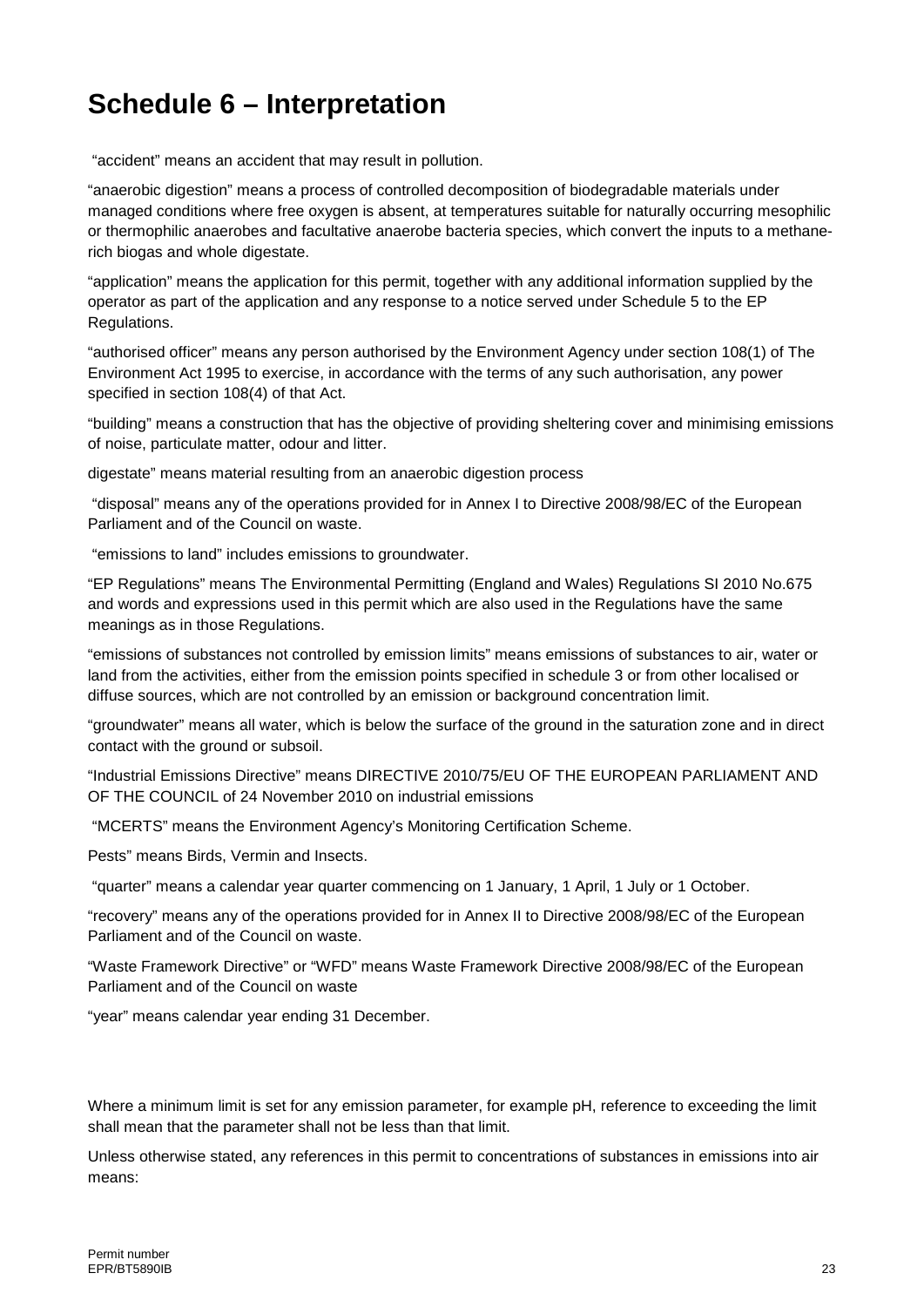- in relation to emissions from combustion processes, the concentration in dry air at a temperature of 273K, at a pressure of 101.3 kPa and with an oxygen content of 3% dry for liquid and gaseous fuels, 6% dry for solid fuels; and/or
- in relation to emissions from non-combustion sources, the concentration at a temperature of 273K and at a pressure of 101.3 kPa, with no correction for water vapour content.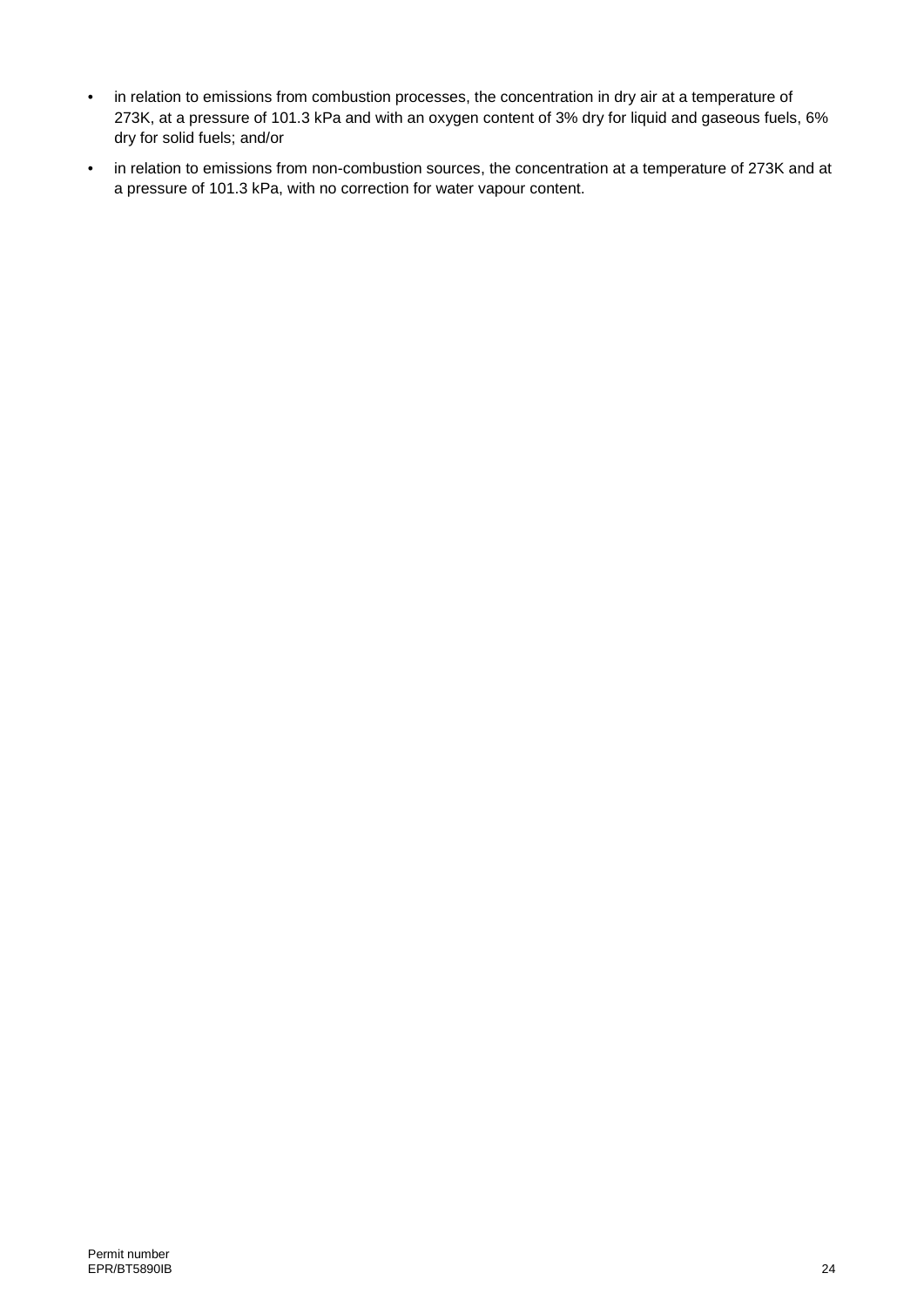